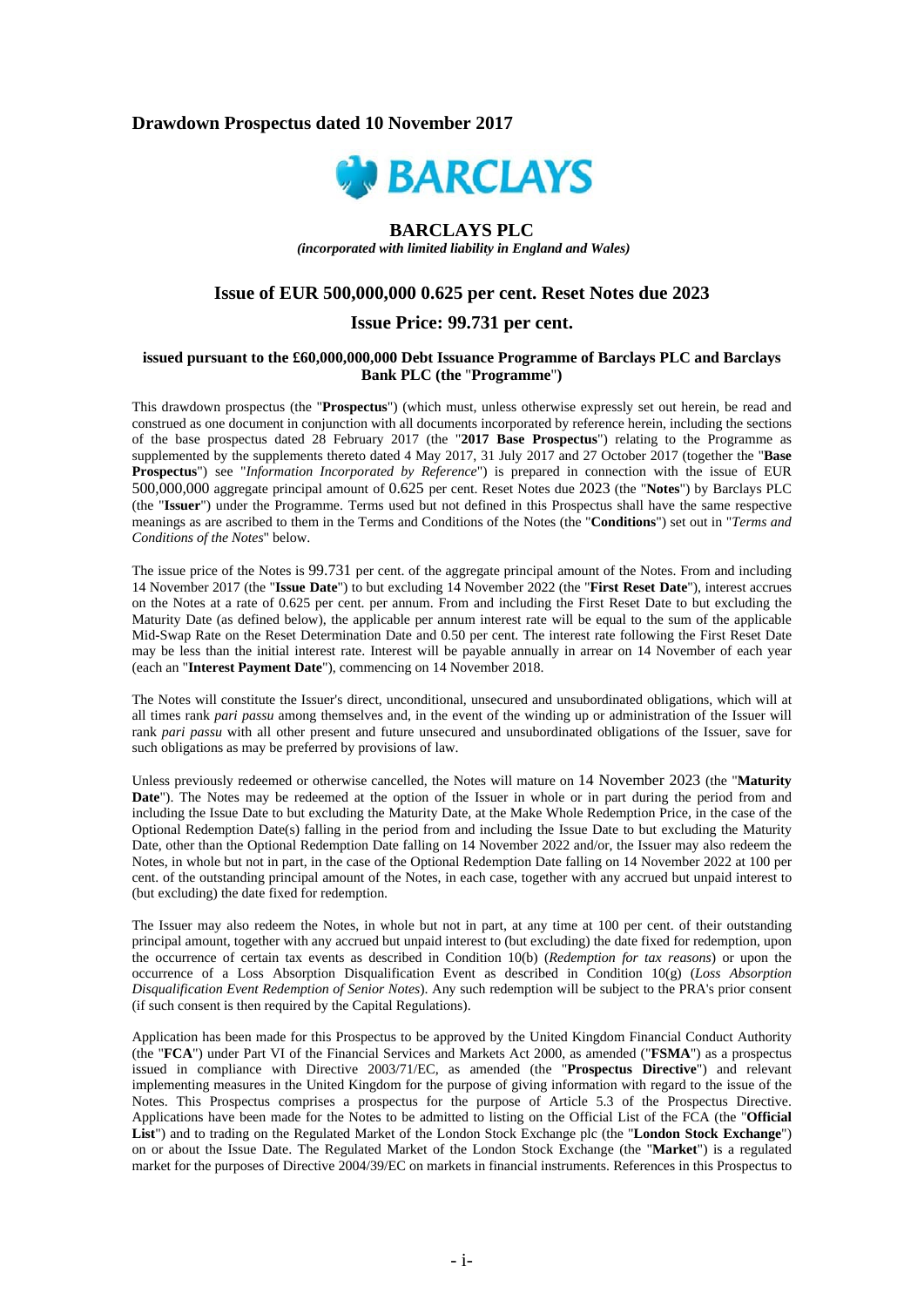Notes being "**listed**" (and all related references) shall, unless the context otherwise requires, mean that the Notes have been admitted to the Official List and admitted to trading on the Market.

The Notes have not been and will not be registered under the United States Securities Act of 1933, as amended (the "**Securities Act**"). The Notes are being offered outside the United States by the Joint Lead Managers (as defined below) in accordance with Regulation S under the Securities Act ("**Regulation S**"), and may not be offered, sold or delivered within the United States or to, or for the account or benefit of, U.S. persons except pursuant to an exemption from, or in a transaction not subject to, the registration requirements of the Securities Act.

The Notes will be in registered form in denominations of EUR 100,000 and integral multiples of EUR 1,000 in excess thereof. The Notes will be represented by an Unrestricted Global Certificate and will be sold outside the United States to non-U.S. persons in reliance on Regulation S. The Notes represented by the Unrestricted Global Certificate will be registered in the name of a common safekeeper (or its nominee) for Clearstream Banking, S.A. ("**Clearstream, Luxembourg**") and/or Euroclear Bank S.A./N.V. ("**Euroclear**" and, together with Clearstream, Luxembourg, the "**Clearing Systems**") and deposited on or about the Issue Date with such common safekeeper. Beneficial interests in the Notes will be held through Clearstream, Luxembourg and/or Euroclear and their respective direct and indirect participants, and such direct and indirect participants will record beneficial interests on their books. The Issuer will not issue individual certificates in respect of the Notes except in the limited circumstances set out in "*Forms of the Notes – Global Certificate exchangeable for Individual Certificates"* in the Base Prospectus (incorporated by reference herein). Settlement of the Notes will occur through the Clearing Systems against payment for value on 14 November 2017.

The Notes are not deposit liabilities of the Issuer and are not covered by the United Kingdom Financial Services Compensation Scheme or insured by the U.S. Federal Deposit Insurance Corporation or any other governmental agency of the United States, the United Kingdom or any other jurisdiction.

The Notes are expected to be rated BBB (negative), Baa2 (negative) and A (stable), respectively by Standard & Poor's Credit Market Services Europe Limited ("**Standard & Poor's**"), Moody's Investors Service Ltd. ("**Moody's**") and Fitch Ratings Limited ("**Fitch**"), each of which are established in the European Union and registered under Regulation (EC) No 1060/2009, as amended (the "**CRA Regulation**"). **A security rating is not a recommendation to buy, sell or hold securities and may be subject to suspension, reduction or withdrawal at any time by the assigning rating agency.** 

*Investing in the Notes involves certain risks. The principal risk factors that may affect the ability of the Issuer to fulfil its obligations under the Notes are discussed under "Risk Factors" below.* 

## **JOINT LEAD MANAGERS**

# **BARCLAYS**

**ABN AMRO SEB** 

# **CRÉDIT AGRICOLE CIB**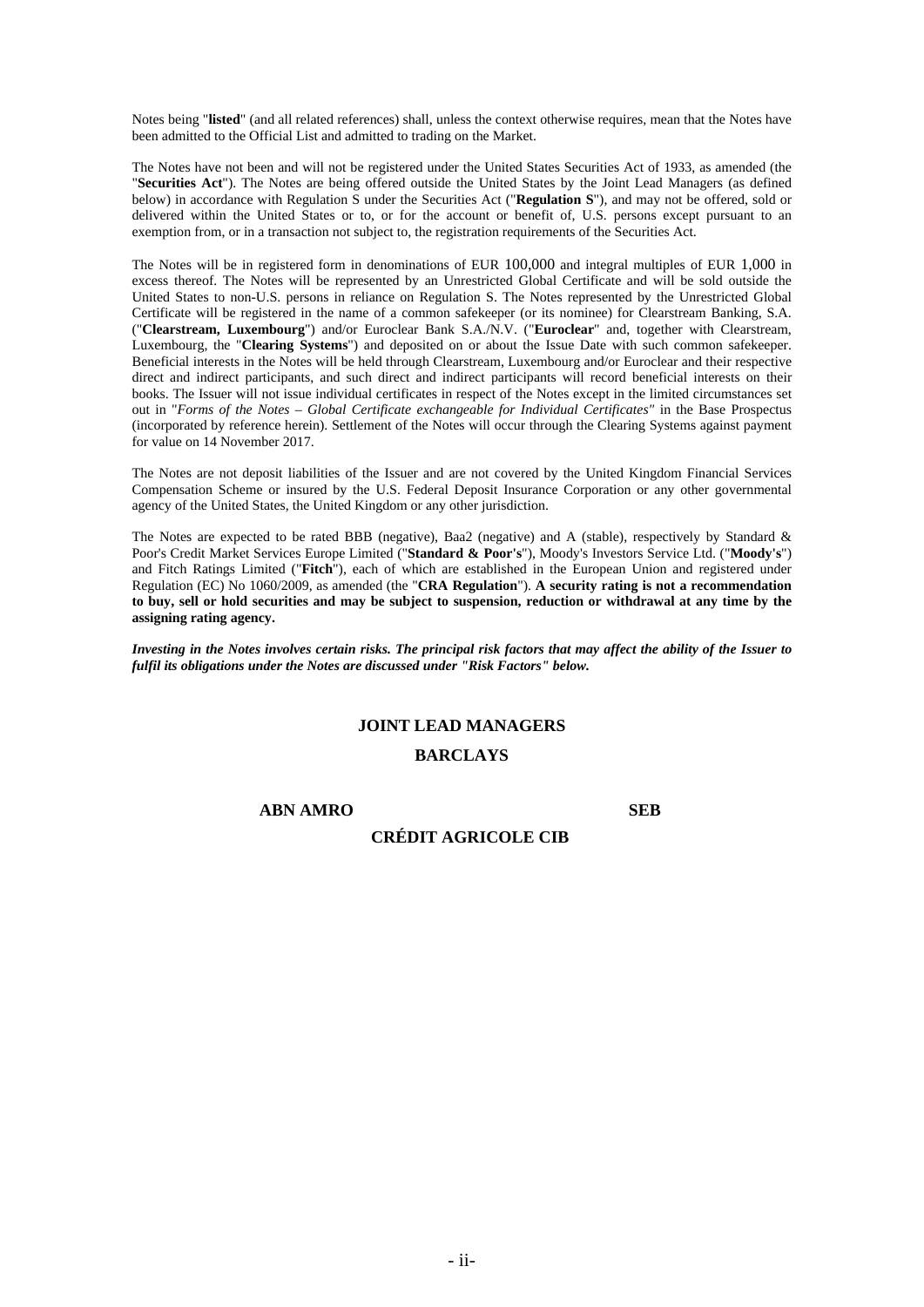## **IMPORTANT NOTICES**

The Issuer accepts responsibility for the information contained in this Prospectus. The Issuer declares that, having taken all reasonable care to ensure that such is the case, the information contained in this Prospectus is, to the best of its knowledge, in accordance with the facts and contains no omission likely to affect its import.

This Prospectus must be read and construed with any information incorporated by reference herein (see "*Information Incorporated by Reference*" below).

The Issuer has confirmed to the Joint Lead Managers (as defined below) that this Prospectus contains all information with regard to it and its subsidiaries which is (in the context of the issue, offering and sale of the Notes) material, such information is true and accurate in all material respects and is not misleading and does not omit to state any other fact required (in the context of the issue, offering and sale of the Notes) to be stated herein or the omission of which would make any information contained herein misleading in any material respect and that all reasonable enquiries have been made to ascertain such facts and to verify the accuracy of all such information.

To the fullest extent permitted by law, none of ABN AMRO Bank N.V., Barclays Bank PLC, Crédit Agricole Corporate and Investment Bank and Skandinaviska Enskilda Banken AB (publ) (the "**Joint Lead Managers**") or The Bank of New York Mellon, London Branch (the "**Trustee**") accept any responsibility for the contents of this Prospectus or for any other statement, made or purported to be made by the Trustee or a Joint Lead Manager or on its behalf in connection with the Issuer or the issue and offering of the Notes. The Trustee and each Joint Lead Manager accordingly disclaim all and any liability whether arising in tort or contract or otherwise (save as referred to above) which any of them might otherwise have in respect of this Prospectus or any such statement. The statements made in this paragraph are without prejudice to the responsibilities of the Issuer under or in connection with the Notes.

#### *Unauthorised Information*

No person has been authorised to give any information or to make any representation not contained in or not consistent with this Prospectus or such other information as is in the public domain and, if given or made, such information or representation should not be relied upon as having been authorised by the Issuer, the Trustee or any Joint Lead Manager.

Neither the Joint Lead Managers nor any of their respective affiliates, nor the Trustee have authorised the whole or any part of this Prospectus and none of them makes any representation or warranty or accepts any responsibility as to the accuracy or completeness of the information contained in this Prospectus. Neither the delivery of this Prospectus nor the offering, sale or delivery of any Note shall, in any circumstances, create any implication that the information contained in this Prospectus is true subsequent to the date hereof or that there has been no adverse change, or any event reasonably likely to involve any adverse change, in the prospects or financial or trading position of the Issuer since the date thereof, or that any other information supplied in connection with the Notes is correct at any time subsequent to the date on which it is supplied or, if different, the date indicated in the document containing the same. The Joint Lead Managers and the Trustee expressly do not undertake to review the financial condition or affairs of the Issuer during the life of the Notes nor to advise any investor or potential investor in the Notes of any information coming to the attention of any of the Joint Lead Managers or the Trustee. Investors should review, *inter alia*, the most recent published financial statements of the Issuer when evaluating the Notes.

#### *Restrictions on distribution*

The distribution of this Prospectus and the offering, sale and delivery of the Notes in certain jurisdictions may be restricted by law. Persons into whose possession this Prospectus comes are required by the Issuer and the Joint Lead Managers to inform themselves about and to observe any such restrictions. For a description of certain restrictions on offers, sales and deliveries of Notes and on the distribution of this Prospectus and other offering material relating to the Notes, see "*Subscription and Sale*" below and "*Transfer Restrictions*" incorporated by reference herein.

The Notes have not been and will not be registered under the Securities Act or with any securities regulatory authority of any state or other jurisdiction of the United States. The Notes may not be offered or sold within the United States or to, or for the account or benefit of, U.S. persons except pursuant to an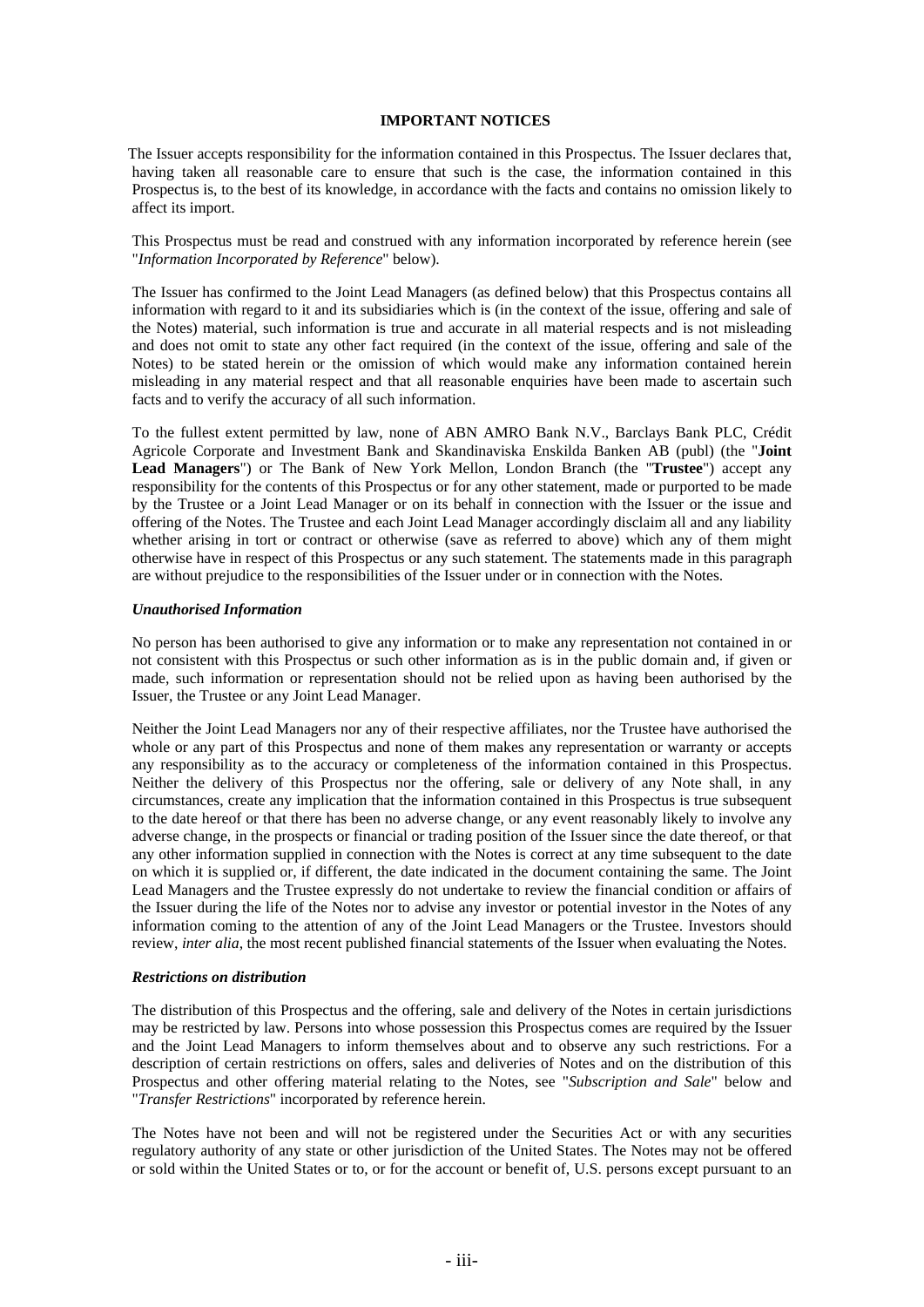exemption from, or in a transaction not subject to, the registration requirements of the Securities Act. The Notes are being offered and sold in registered form and are being offered and sold outside the United States to non-U.S. persons in reliance on Regulation S. This Prospectus may not be used for the purpose of an offer or solicitation by anyone in any jurisdiction in which such offer or solicitation is not authorised or to any person to whom it is unlawful to make such offer or solicitation.

**IMPORTANT – PROHIBITION OF SALES TO EEA RETAIL INVESTORS -** The Notes are not intended from 1 January 2018, to be offered, sold or otherwise made available to and, with effect from such date, should not be offered, sold or otherwise made available to any retail investor in the European Economic Area ("**EEA**"). For these purposes, a retail investor means a person who is one (or more) of: (i) a retail client as defined in point (11) of Article 4(1) of Directive 2014/65/EU (as amended, "**MiFID II**"); or (ii) a customer within the meaning of Directive 2002/92/EC (as amended), where that customer would not qualify as a professional client as defined in point (10) of Article 4(1) of MiFID II. Consequently no key information document required by Regulation (EU) No 1286/2014 (the "**PRIIPs Regulation**") for offering or selling the Notes or otherwise making them available to retail investors in the EEA has been prepared and therefore offering or selling the Notes or otherwise making them available to any retail investor in the EEA may be unlawful under the PRIIPs Regulation.

Neither this Prospectus nor any of the documents incorporated herein by reference constitutes an offer or an invitation to subscribe for or purchase any Notes and are not intended to provide the basis of any credit or other evaluation and should not be considered as a recommendation by any of the Issuer, the Trustee or any of the Joint Lead Managers or any of them that any recipient of this Prospectus should subscribe for or purchase any Notes. Each recipient of this Prospectus shall be taken to have made its own investigation and appraisal of the condition (financial or otherwise) of the Issuer.

The Notes are complex financial instruments and such instruments may be purchased by investors as a way to reduce risk or enhance yield with an understood, measured, appropriate addition of risk to their overall portfolios. Each potential investor in the Notes must determine the suitability of that investment in light of its own circumstances. In particular, each potential investor should:

- (i) have sufficient knowledge and experience to make a meaningful evaluation of the Notes, the merits and risk of investing in the Notes and the information contained or incorporated by reference in this Prospectus;
- (ii) have access to, and knowledge of, appropriate analytical tools to evaluate, in the context of its particular financial situation, an investment in the Notes and the impact such investment will have on its overall investment portfolio;
- (iii) have sufficient financial resources and liquidity to bear all of the risks of an investment in the Notes or where the currency for principal and interest payments is different from the currency in which such investor's financial activities are principally denominated;
- (iv) understand thoroughly the terms of the Notes and be familiar with the behaviour of any relevant indices and financial markets; and
- (v) be able to evaluate (either alone or with the help of a financial adviser) possible scenarios for economic, interest rate and other factors that may affect its investment and its ability to bear the applicable risks.

The investment activities of certain investors are subject to legal investment laws and regulations, or review or regulation by certain authorities. Each potential investor should consult its legal advisers to determine whether and to what extent: (i) Notes are legal investments for it; (ii) Notes can be used as collateral for various types of borrowing; and (iii) other restrictions apply to its purchase or pledge of any Notes. Financial institutions should consult their legal advisers or the appropriate regulators to determine the appropriate treatment of the Notes under any applicable risk-based capital or similar rules.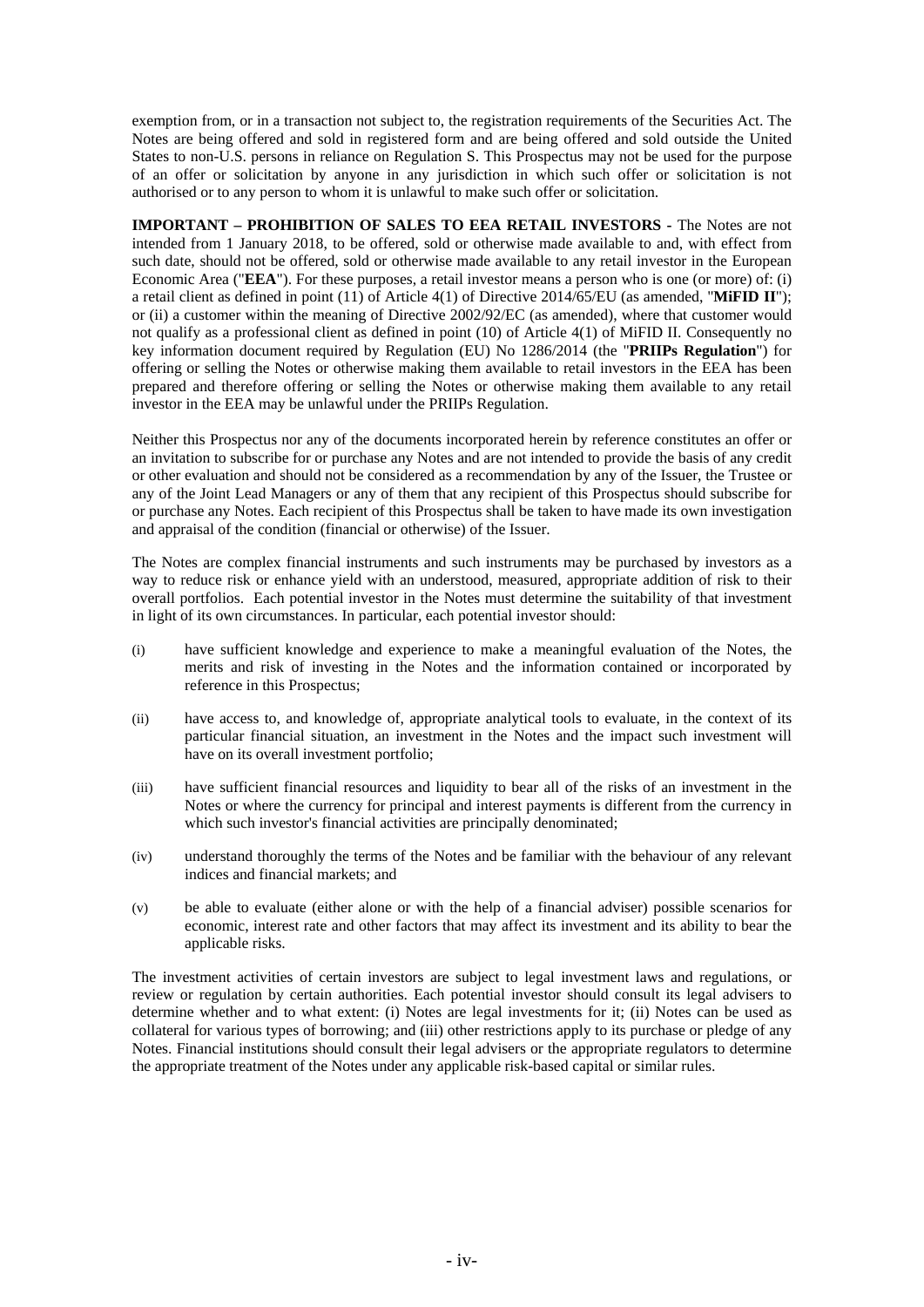#### *Currency definitions*

In this Prospectus, references to "**EUR**", "**€**" or "**Euro**" are to the lawful currency for the time being of the member states of the European Union that have adopted the single currency in accordance with the Treaty establishing the European Communities, as amended by the Treaty on European Union.

Certain figures included in this Prospectus have been subject to rounding adjustments; accordingly, figures shown for the same category presented in different tables may vary slightly and figures shown as totals in certain tables may not be an arithmetic aggregation of the figures which precede them.

#### **FORWARD-LOOKING STATEMENTS**

This Prospectus and certain documents incorporated by reference herein contain certain forward-looking statements within the meaning of Section 21E of the US Securities Exchange Act of 1934, as amended, and Section 27A of the Securities Act, with respect to the Issuer and its consolidated subsidiaries (the "**Group**"). The Issuer cautions readers that no forward-looking statement is a guarantee of future performance and that actual results or other financial condition or performance measures could differ materially from those contained in the forward-looking statements. These forward-looking statements can be identified by the fact that they do not relate only to historical or current facts. Forward-looking statements sometimes use words such as "may", "will", "seek", "continue", "aim", "anticipate", "target", "projected", "expect", "estimate", "intend", "plan", "goal", "believe", "achieve" or other words of similar meaning. Examples of forward-looking statements include, among others, statements or guidance regarding or relating to the Group's future financial position, income growth, assets, impairment charges, provisions, notable items, business strategy, structural reform, capital, leverage and other regulatory ratios, payment of dividends (including dividend pay-out ratios and expected payment strategies), projected levels of growth in the banking and financial markets, projected costs or savings, any commitments and targets and the impact of any regulatory deconsolidation resulting from the sell down of the Group's interest in Barclays Africa Group Limited, estimates of capital expenditures and plans and objectives for future operations, projected employee numbers and other statements that are not historical fact.

By their nature, forward-looking statements involve risk and uncertainty because they relate to future events and circumstances. These may be affected by changes in legislation, the development of standards and interpretations under International Financial Reporting Standards, evolving practices with regard to the interpretation and application of accounting and regulatory standards, the outcome of current and future legal proceedings and regulatory investigations, future levels of conduct provisions, future levels of notable items, the policies and actions of governmental and regulatory authorities, geopolitical risks and the impact of competition. In addition, factors including (but not limited to) the following may have an effect: capital, leverage and other regulatory rules (including with regard to the future structure of the Group) applicable to past, current and future periods; the United Kingdom ("**UK**"), the United States ("**U.S.**"), Africa, Eurozone and global macroeconomic and business conditions; the effects of continued volatility in credit markets; market related risks such as changes in interest rates and foreign exchange rates; effects of changes in valuation of credit market exposures; changes in valuation of issued securities; volatility in capital markets; changes in credit ratings of any entities within the Group or any securities issued by such entities; the potential for one or more countries exiting the Eurozone; the implications of the exercise by the UK of Article 50 of the Treaty of Lisbon and the disruption that may result in the UK and globally from the withdrawal of the UK from the European Union and the success of future acquisitions, disposals and other strategic transactions. A number of these influences and factors are beyond the Group's control. As a result, the Group's actual future results, dividend payments, and capital and leverage ratios may differ materially from the plans, goals, expectations and guidance set forth in the Group's forward-looking statements. Additional risks and factors which may impact the Group's future financial condition and performance are identified in the Group's filings with the SEC (including, without limitation, in the Joint Annual Report (as defined in the "Information Incorporated by Reference" section below)), which is available on the SEC's website at http://www.sec.gov.

Subject to the Issuer's obligations under the applicable laws and regulations of the UK and the U.S. in relation to disclosure and ongoing information, the Issuer undertakes no obligation to update publicly or revise any forward looking statements, whether as a result of new information, future events or otherwise.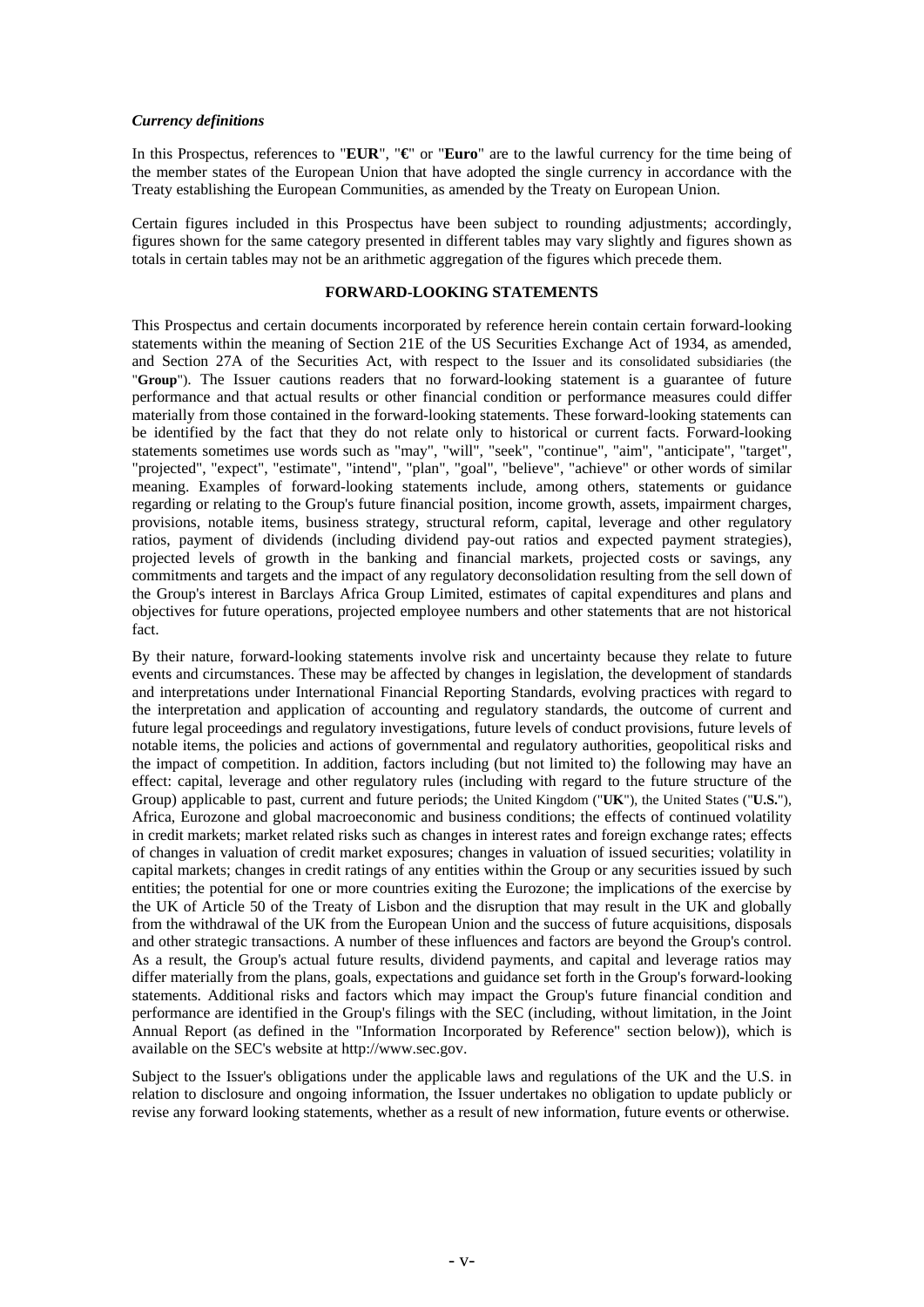# **CONTENTS**

# Page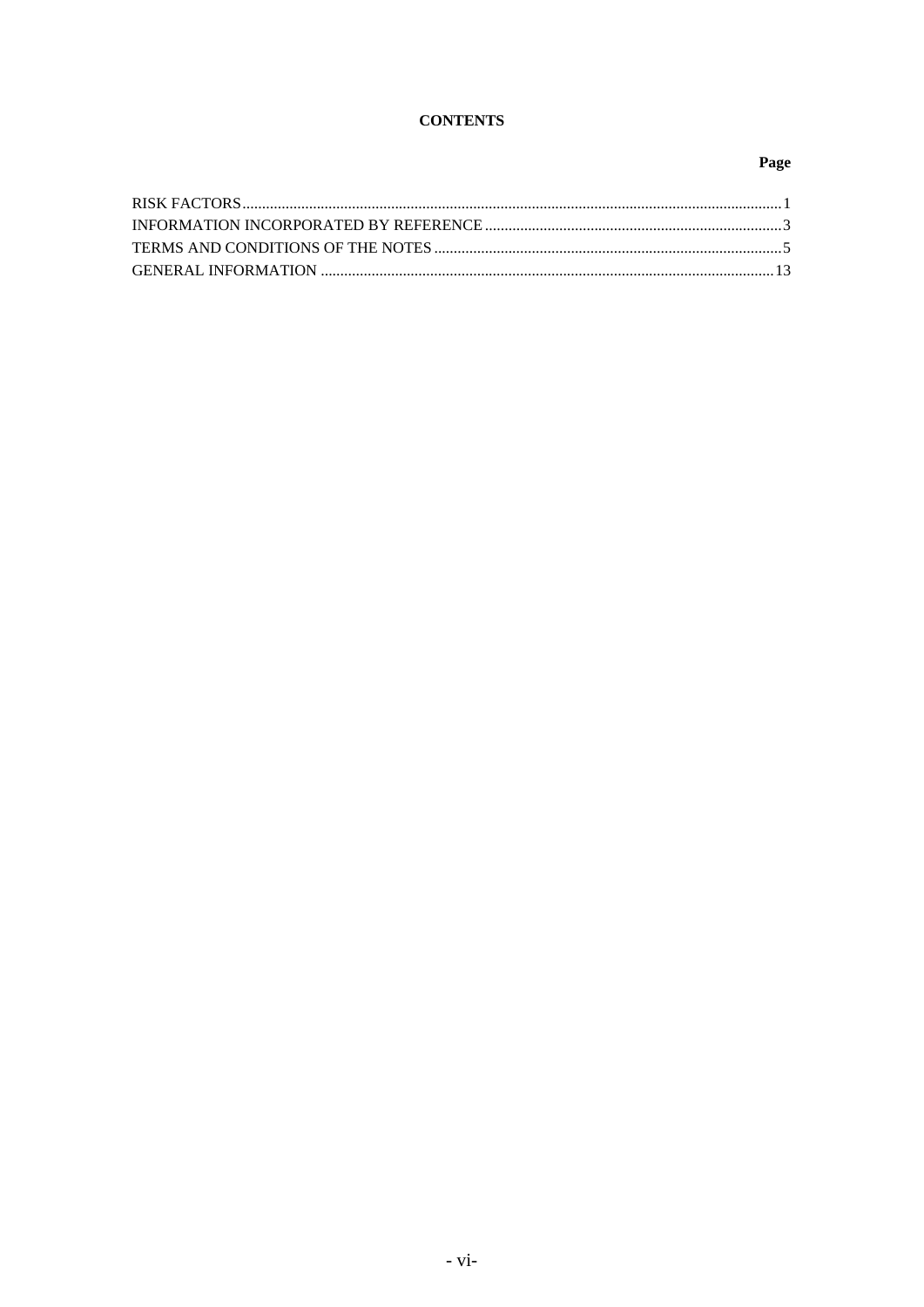#### **RISK FACTORS**

Prospective investors should read the entire Prospectus together with the sections of the Base Prospectus and the other documents incorporated by reference herein. Investing in the Notes involves certain risks. The principal risk factors relating to the Notes are discussed under "*Risk Factors – Risks Relating to the Notes*" on pages 7 to 19 of the 2017 Base Prospectus, in paragraph (b) on pages 2 to 3 of Supplement Number 2 and in paragraph (c) on page 2 of Supplement Number 3 shall be deemed to be incorporated into and form part of this Prospectus as supplemented as set out below. For risks relating to the Issuer and the Group and their impact, see the section entitled "*Risk Review – Material existing and emerging risks*" on pages 89 to 96 of the Joint Annual Report (as defined below), which is incorporated by reference herein.

The section entitled "*Risks Relating to the Notes*" shall be supplemented to include the following risk factor relating to these Notes:

#### *There can be no assurance that the specified use of proceeds of the Notes relating to Eligible Mortgage Assets will be suitable for the investment criteria of an investor*

The Final Terms contained in the section entitled "*Terms and Conditions of the Notes*" below provide that the Issuer will use a sterling equivalent amount equal to the net proceeds of the offer (as at the date of issuance of the Notes) to allocate an equivalent amount of funding to Barclays UK in order that Barclays UK may finance and/or refinance Eligible Mortgage Assets (as defined in the Final Terms). Prospective investors should have regard to the information in the Final Terms regarding such use of proceeds and must determine for themselves the relevance of such information for the purpose of any investment in the Notes together with any other investigation such investor deems necessary. In particular, no assurance is given by the Issuer that the allocation of such proceeds as aforesaid will satisfy, whether in whole or in part, any present or future investor expectations or requirements as regards any investment criteria or guidelines with which such investor or its investments are required to comply, whether by any present or future applicable law or regulations or by its own by-laws or other governing rules or investment portfolio mandates, in particular with regard to any direct or indirect environmental, sustainability or social impact related to the relevant Eligible Mortgage Assets.

Furthermore, it should be noted that there is currently no clear definition (legal, regulatory or otherwise) of, nor market consensus as to what constitutes, a "green" or "sustainable" or an equivalently-labelled project or asset or as to what precise attributes are required for a particular project or asset to be defined as "green" or "sustainable" or such other equivalent label nor can any assurance be given that such a clear definition or consensus will develop over time or that any prevailing market consensus will not significantly change following an investment decision. Accordingly, no assurance is or can be given to investors that allocating an equivalent amount of the net proceeds to Barclays UK for the financing and/or refinancing of any Eligible Mortgage Assets will meet or continue to meet on an ongoing basis any or all investor expectations regarding such "green", "sustainable" or other equivalently-labelled objectives.

No assurance or representation is given as to the suitability or reliability for any purpose whatsoever of any opinion or certification of any external party (whether or not solicited by the Issuer) which may be made available in connection with the issue of the Notes and in particular with any Eligible Mortgage Assets to fulfil any environmental, sustainability, social and/or other criteria. For the avoidance of doubt, any such opinion or certification is not, nor shall be deemed to be, incorporated in and/or form part of this Prospectus. Any such opinion or certification is not, nor should be deemed to be, a recommendation by the Issuer, the Joint Lead Managers or any other person to buy, sell or hold the Notes. Any such opinion or certification is only current as of the date that opinion or certification was initially issued and the criteria and/or considerations that underlie such opinion or certification provider may change at any time. Prospective investors must determine for themselves the relevance of any such opinion or certification and/or the information contained therein and/or the provider of such opinion or certification for the purpose of any investment in the Notes. Currently, the providers of such opinions and certifications are not subject to any specific regulatory or other regime or oversight.

In the event that the Notes are listed or admitted to trading on any dedicated "green", "environmental", "sustainable" or other equivalently-labelled segment of any stock exchange or securities market (whether or not regulated), no representation or assurance is given by the Issuer or any other person that such listing or admission satisfies, whether in whole or in part, any present or future investor expectations or requirements as regards any investment criteria or guidelines with which such investor or its investments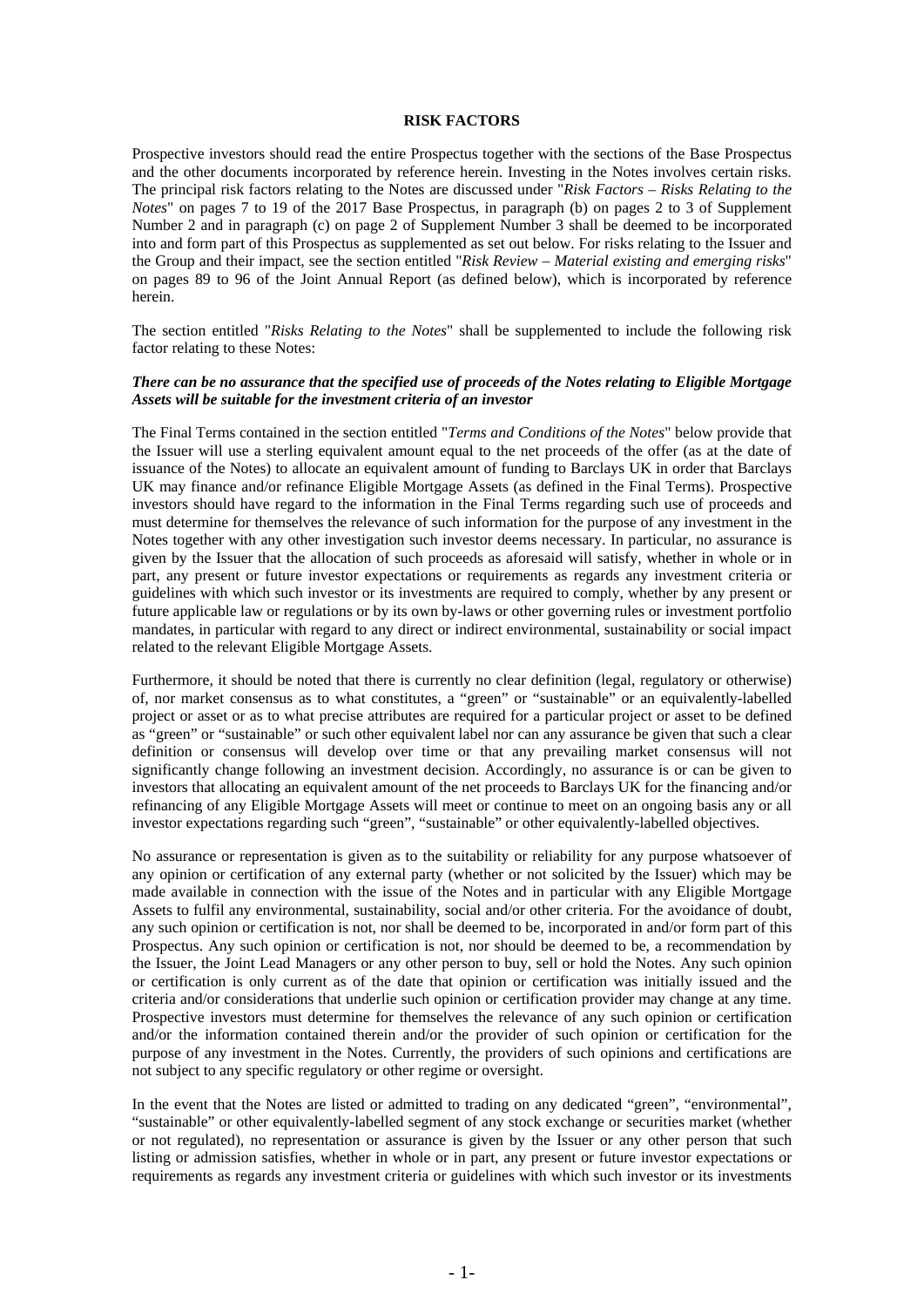are required to comply, whether by any present or future applicable law or regulations or by its own bylaws or other governing rules or investment portfolio mandates, in particular with regard to any direct or indirect environmental, sustainability or social impact related to any Eligible Mortgage Assets. Furthermore, it should be noted that the criteria for any such listings or admission to trading may vary from one stock exchange or securities market to another. Nor is any representation or assurance given or made by the Issuer or any other person that any such listing or admission to trading will be obtained in respect of the Notes or, if obtained, that any such listing or admission to trading will be maintained during the life of the Notes.

Whilst the Issuer will allocate the proceeds of the Notes in, or substantially in, the manner described in the Final Terms, there can be no assurance that the use of the proceeds of the Notes for the allocation of an equivalent amount of funding to Barclays UK for the financing and/or refinancing of any Eligible Mortgage Assets will be, or will be capable of being, implemented in, or substantially in, such manner and/or in accordance with any timing schedule and that accordingly any proceeds of the Notes will be totally or partially allocated for the financing and/or refinancing of such Eligible Mortgage Assets as aforesaid. Nor can there be any assurance that such financing and/or refinancing will be completed within any specified period or at all or with the results or outcome (whether or not related to the environment) as originally expected or anticipated by the Issuer. Any such event or failure by the Issuer will not constitute an Event of Default under the Notes.

Any such event or failure to apply the sterling equivalent amount of the proceeds of the issue (as at the date of issuance of the Notes) to the allocation of an equivalent amount of funding to Barclays UK for the financing and/or refinancing of any Eligible Mortgage Assets as aforesaid and/or withdrawal or amendment of any external party opinion or certification (whether or not solicited by the Issuer), and/or the amendment of any criteria on which such opinion or certification was given, or any such external party opinion or certification stating that the Issuer is not complying or fulfilling relevant criteria, in whole or in part, with respect to any matters for which such opinion or certification is opining or certifying and/or the Notes no longer being listed or admitted to trading on any stock exchange or securities market as aforesaid, may have a material adverse effect on the value of the Notes and/or result in adverse consequences for certain investors with portfolio mandates to invest in securities to be used for a particular purpose.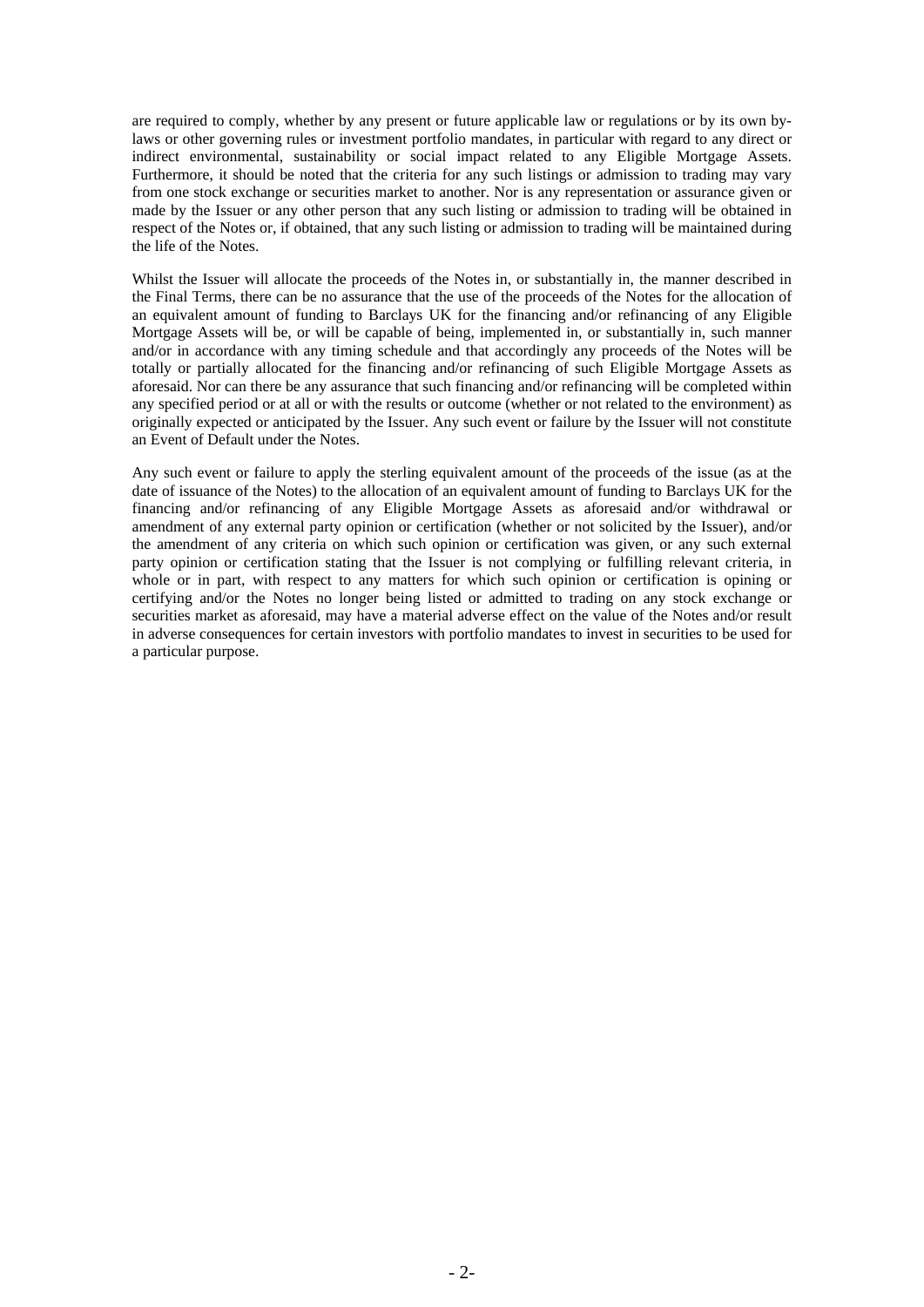## **INFORMATION INCORPORATED BY REFERENCE**

The following information has been filed with the FCA and shall be incorporated into and form part of this Prospectus:

1. the sections set out below from the 2017 Base Prospectus:

| Risk Factors – Risks Relating to the Notes | 7-19      |
|--------------------------------------------|-----------|
| Final Terms and Drawdown Prospectuses      | 21        |
| Forms of the Notes                         | 22-30     |
| Terms and Conditions of the Notes          | $31 - 68$ |
| The Issuers and the Group                  | 80-81     |
| United Kingdom Taxation                    | 82-83     |
| <b>Other Tax Considerations</b>            | 97        |
| Subscription and Sale                      | 98-103    |
| <b>Transfer Restrictions</b>               | 104-106   |

- 2. the joint annual report of the Issuer and the Bank, as filed with the SEC on Form 20-F on 23 February 2017 in respect of the financial years ended 31 December 2015 and 31 December 2016 (the "**Joint Annual Report**");
- 3. the supplementary prospectus dated 4 May 2017 ( "**Supplement Number 1**");
- 4. the supplementary prospectus dated 31 July 2017 ("**Supplement Number 2**");
- 5. the supplementary prospectus dated 27 October 2017 ("**Supplement Number 3**");
- 6. the joint unaudited interim results announcement of the Issuer and the Bank as filed with the SEC on Form 6-K on 28 July 2017 in respect of the six months ended 30 June 2017 (the "**Interim Results Announcement**");
- 7. the joint unaudited Q3 results announcement of the Issuer and the Bank as filed with the SEC on Form 6-K on 26 October 2017 in respect of the nine months ended 30 September 2017 (the "**Q3 2017 Results Announcement**"); and
- 8. the joint announcement of the Issuer and the Bank in respect of an update on structural reform as filed with the SEC on Form 6-K on 26 October 2017 (the "**Structural Reform Announcement**").

The above documents may be inspected as described in paragraph 8 of "*General Information*" herein. The documents listed above that have been filed with the SEC are available on the SEC's website at https://www.sec.gov/cgi-bin/browse-

edgar?company=barclays+plc&owner=exclude&action=getcompany. Any information incorporated by reference in the documents specified above does not form part of this Prospectus. Any information contained in any of the documents specified above which is not incorporated by reference in this Prospectus is either not relevant for prospective investors for the purposes of Article 5(1) of the Prospectus Directive or is covered elsewhere in this Prospectus. This Prospectus is published on the website of the Regulatory News Service operated by the London Stock Exchange at http://www.londonstockexchange.com/exchange/news/market-news/market-news-home.html.

The Issuer has applied International Financial Reporting Standards (IFRS) as issued by the International Accounting Standards Board and as adopted by the EU in the financial statements incorporated by reference above. A summary of the significant accounting policies for the Issuer is included in the Joint Annual Report.

Any statement contained in the Base Prospectus or in any other document incorporated by reference herein shall be deemed to be modified or superseded for the purpose of this Prospectus to the extent that a statement contained herein modifies or supersedes such earlier statement (whether expressly, by implication or otherwise). Any statement so modified or superseded shall not be deemed, except as so modified or superseded, to constitute a part of this Prospectus. Terms used but not defined in this Prospectus shall have the same respective meaning as are ascribed to them in the Conditions. This Prospectus must be read in conjunction with the Base Prospectus and the other documents incorporated by reference herein.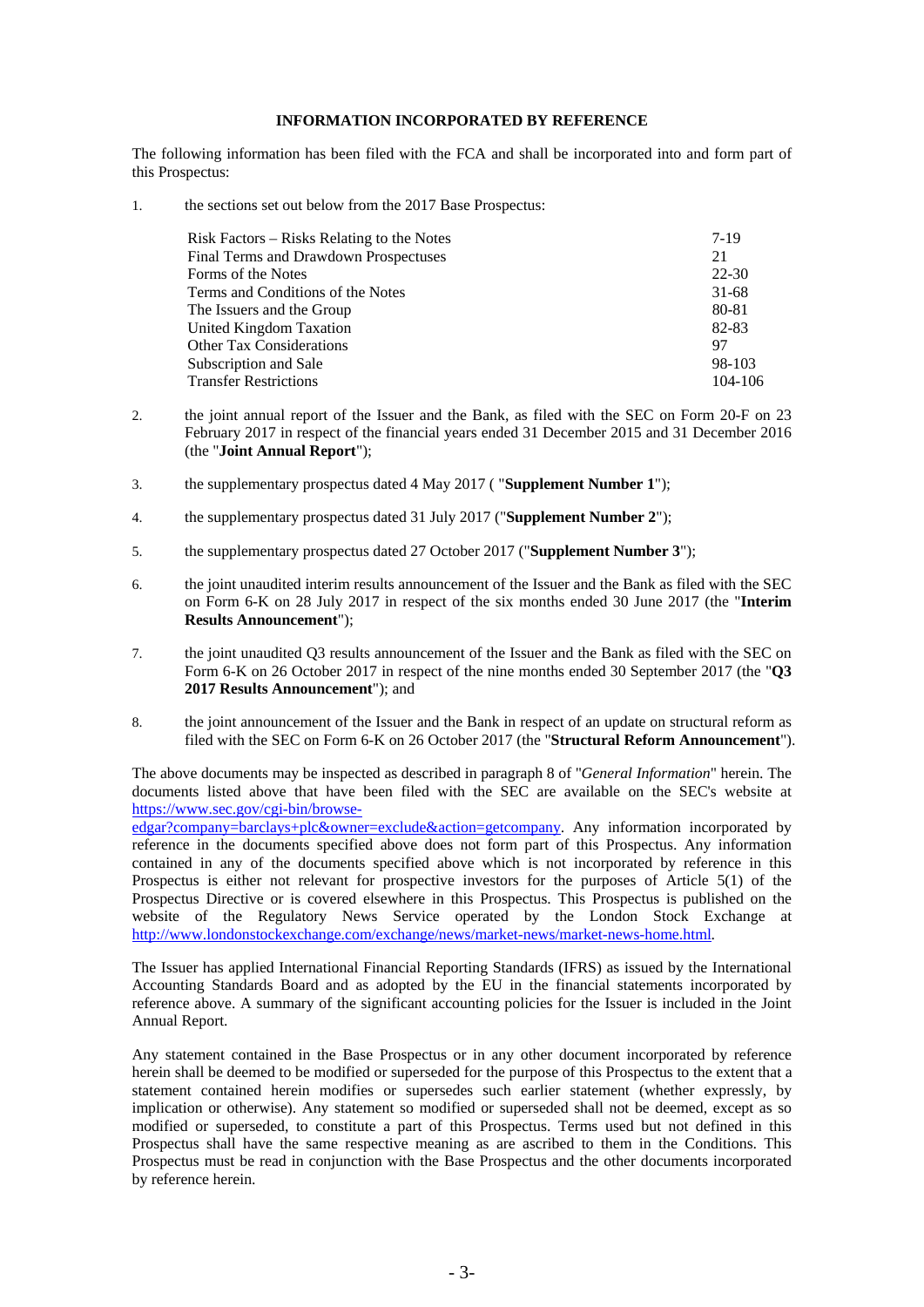Full information on the Issuer and the Notes described herein is only available on the basis of a combination of this Prospectus, the sections of the Base Prospectus identified above and any other information incorporated by reference into this Prospectus.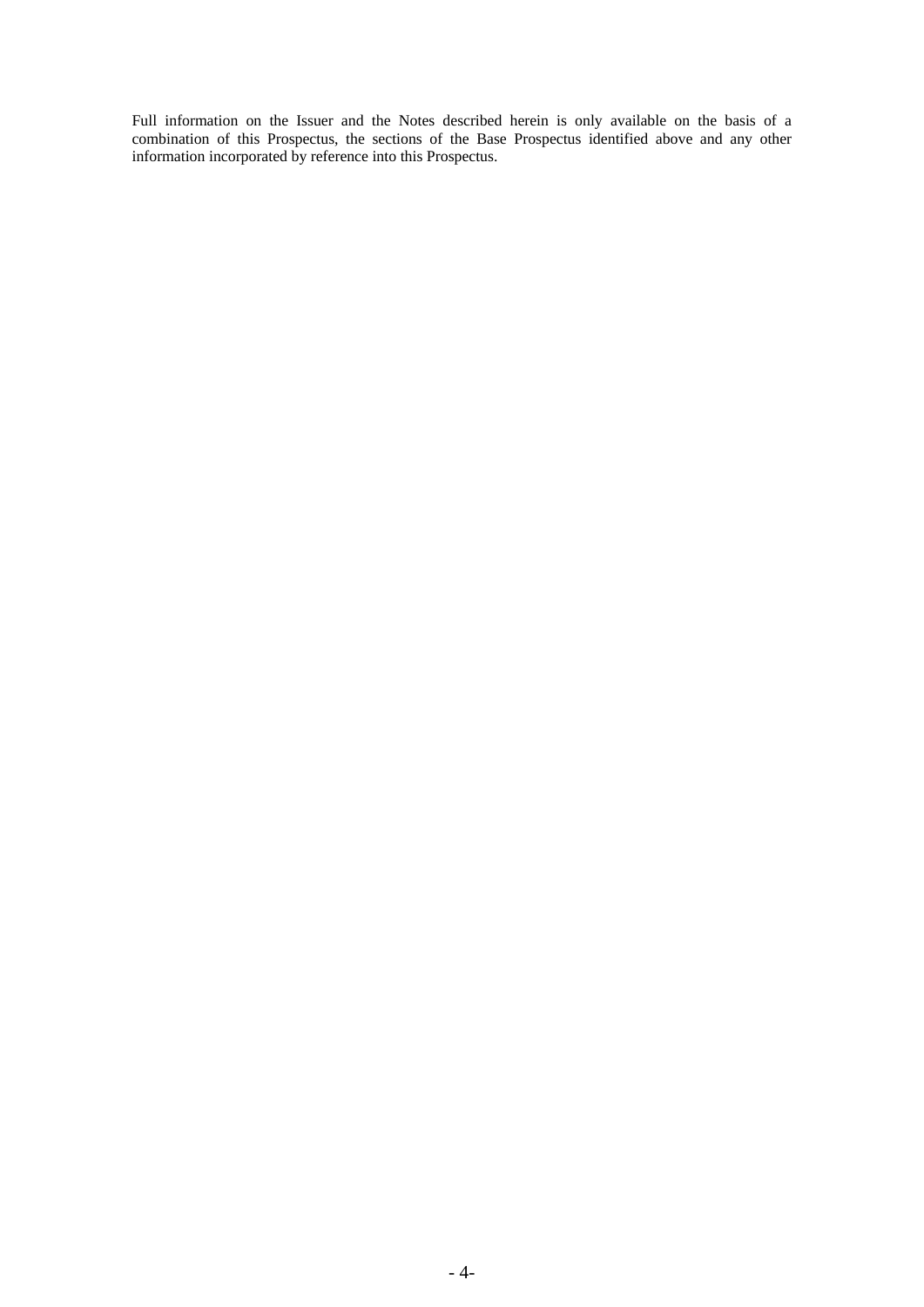# **TERMS AND CONDITIONS OF THE NOTES**

The Conditions shall consist of the terms and conditions set out in the section entitled "Terms and Conditions of the Notes" on pages 31 to 68 of the Base Prospectus, as amended and supplemented in accordance with "*Annex A Terms and Conditions*" on pages 6 to 9 of Supplement Number 2 (the "**Base Conditions**"), which are incorporated by reference into this Prospectus, as amended and/or supplemented by Part A – Contractual Terms of the Final Terms below. References in the Conditions to Final Terms shall be deemed to refer to the terms set out below.

Terms used in this section but not otherwise defined shall have the meanings given to them in the Base Conditions.

**IMPORTANT – PROHIBITION OF SALES TO EEA RETAIL INVESTORS -** The Notes are not intended from 1 January 2018, to be offered, sold or otherwise made available to and, with effect from such date, should not be offered, sold or otherwise made available to any retail investor in the European Economic Area ("**EEA**"). For these purposes, a retail investor means a person who is one (or more) of: (i) a retail client as defined in point (11) of Article 4(1) of Directive 2014/65/EU (as amended, "**MiFID II**"); or (ii) a customer within the meaning of Directive 2002/92/EC (as amended), where that customer would not qualify as a professional client as defined in point (10) of Article 4(1) of MiFID II. Consequently no key information document required by Regulation (EU) No 1286/2014 (the "**PRIIPs Regulation**") for offering or selling the Notes or otherwise making them available to retail investors in the EEA has been prepared and therefore offering or selling the Notes or otherwise making them available to any retail investor in the EEA may be unlawful under the PRIIPS Regulation.

# **Final Terms dated 10 November 2017**

#### **BARCLAYS PLC**

Issue of EUR 500,000,000 0.625 per cent. Reset Notes due 2023

under the £60,000,000,000 Debt Issuance Programme

#### **PART A – CONTRACTUAL TERMS**

| 1. | (i)                              | Issuer:                                     | <b>Barclays PLC</b>                                                  |
|----|----------------------------------|---------------------------------------------|----------------------------------------------------------------------|
| 2. | (i)                              | Series Number:                              | 237                                                                  |
|    | (ii)                             | Tranche Number:                             | 1                                                                    |
|    | (iii)                            | Date on which the Notes become<br>fungible: | Not Applicable                                                       |
| 3. |                                  | Specified Currency or Currencies:           | Euro (" $EUR$ ")                                                     |
| 4. | <b>Aggregate Nominal Amount:</b> |                                             | EUR 500,000,000                                                      |
| 5. | <b>Issue Price:</b>              |                                             | 99.731 per cent. of the Aggregate Nominal<br>Amount                  |
| 6. | (i)                              | <b>Specified Denominations:</b>             | EUR 100,000 and integral multiples of EUR<br>1,000 in excess thereof |
|    | (ii)                             | <b>Calculation Amount:</b>                  | <b>EUR 1,000</b>                                                     |
| 7. | (i)                              | <b>Issue Date:</b>                          | 14 November 2017                                                     |
|    | (ii)                             | <b>Interest Commencement Date:</b>          | <b>Issue Date</b>                                                    |
| 8. | <b>Maturity Date:</b>            |                                             | 14 November 2023                                                     |
| 9. | <b>Interest Basis:</b>           |                                             | <b>Reset Notes</b>                                                   |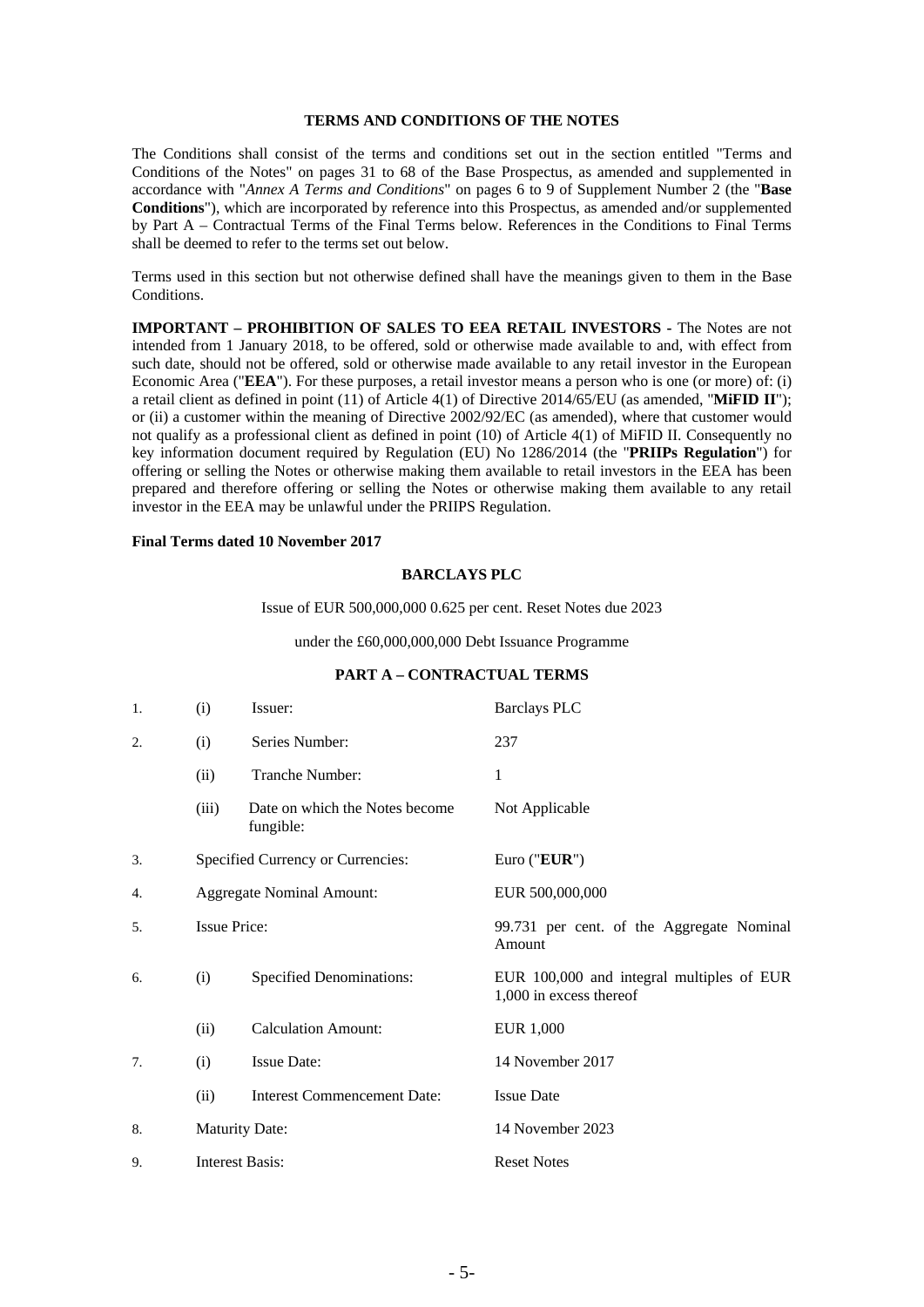|     |                                                    |                                                     | (see paragraph 16 below)                                                                                                                                         |
|-----|----------------------------------------------------|-----------------------------------------------------|------------------------------------------------------------------------------------------------------------------------------------------------------------------|
| 10. | Redemption/Payment Basis:                          |                                                     | Subject to any purchase and cancellation or<br>early redemption, the Notes will be redeemed<br>on the Maturity Date at 100 per cent. of their<br>nominal amount. |
| 11. | Change of Interest or Redemption/Payment<br>Basis: |                                                     | Not Applicable                                                                                                                                                   |
| 12. |                                                    | Put/Call Options:                                   | <b>Issuer Call</b>                                                                                                                                               |
| 13. | (i)                                                | Status of the Notes:                                | <b>Senior Notes</b>                                                                                                                                              |
|     | (ii)                                               | Date of approval for issuance of<br>Notes obtained: | 21 February 2017                                                                                                                                                 |
| 14. |                                                    | Senior Notes Waiver of Set-off:                     | Applicable                                                                                                                                                       |
|     |                                                    | PROVISIONS RELATING TO INTEREST (IF ANY) PAYABLE    |                                                                                                                                                                  |
| 15. | <b>Fixed Rate Note Provisions:</b>                 |                                                     | Not Applicable                                                                                                                                                   |
| 16. | <b>Reset Note Provisions:</b>                      |                                                     | Applicable                                                                                                                                                       |
|     | (i)                                                | Initial Rate of Interest:                           | 0.625 per cent. per annum payable in arrear on<br>each Interest Payment Date up to and including<br>the First Reset Date                                         |
|     | (ii)                                               | First Margin:                                       | $+0.50$ per cent. per annum                                                                                                                                      |
|     |                                                    |                                                     |                                                                                                                                                                  |

| 15. |                    | <b>Fixed Rate Note Provisions:</b>                                 | Not Applicable                                                                                                           |  |
|-----|--------------------|--------------------------------------------------------------------|--------------------------------------------------------------------------------------------------------------------------|--|
| 16. |                    | <b>Reset Note Provisions:</b>                                      | Applicable                                                                                                               |  |
|     | (i)                | Initial Rate of Interest:                                          | 0.625 per cent. per annum payable in arrear on<br>each Interest Payment Date up to and including<br>the First Reset Date |  |
|     | (ii)               | First Margin:                                                      | $+0.50$ per cent. per annum                                                                                              |  |
|     | (iii)              | Subsequent Margin:                                                 | Not Applicable                                                                                                           |  |
|     | (iv)               | Interest Payment Date(s):                                          | 14 November in each year up to and including<br>the Maturity Date                                                        |  |
|     | (v)                | Fixed Coupon Amount up to (but<br>excluding) the First Reset Date: | EUR 6.25 per Calculation Amount                                                                                          |  |
|     | (vi)               | Broken Amount(s):                                                  | Not Applicable                                                                                                           |  |
|     | (vii)              | <b>First Reset Date:</b>                                           | 14 November 2022                                                                                                         |  |
|     | (viii)             | Subsequent Reset Date(s):                                          | Not Applicable                                                                                                           |  |
|     | (ix)               | Relevant Screen Page:                                              | <b>EUR-EURIBOR-Reuters</b><br>displayed<br>as<br>on<br>Reuters Screen ICESWAP2 page                                      |  |
|     | (x)                | Mid-Swap Rate:                                                     | Single Mid-Swap Rate                                                                                                     |  |
|     | (xi)               | Mid-Swap Maturity:                                                 | Six-month                                                                                                                |  |
|     | (xii)              | Reference Banks:                                                   | Not Applicable                                                                                                           |  |
|     | (xiii)             | Day Count Fraction:                                                | Actual/Actual (ICMA)                                                                                                     |  |
|     | (xiv)              | <b>Reset Determination Dates:</b>                                  | The second Business Day prior to the First<br><b>Reset Date</b>                                                          |  |
|     | $\left( xy\right)$ | <b>Agent Bank:</b>                                                 | The Bank of New York Mellon, London<br><b>Branch</b>                                                                     |  |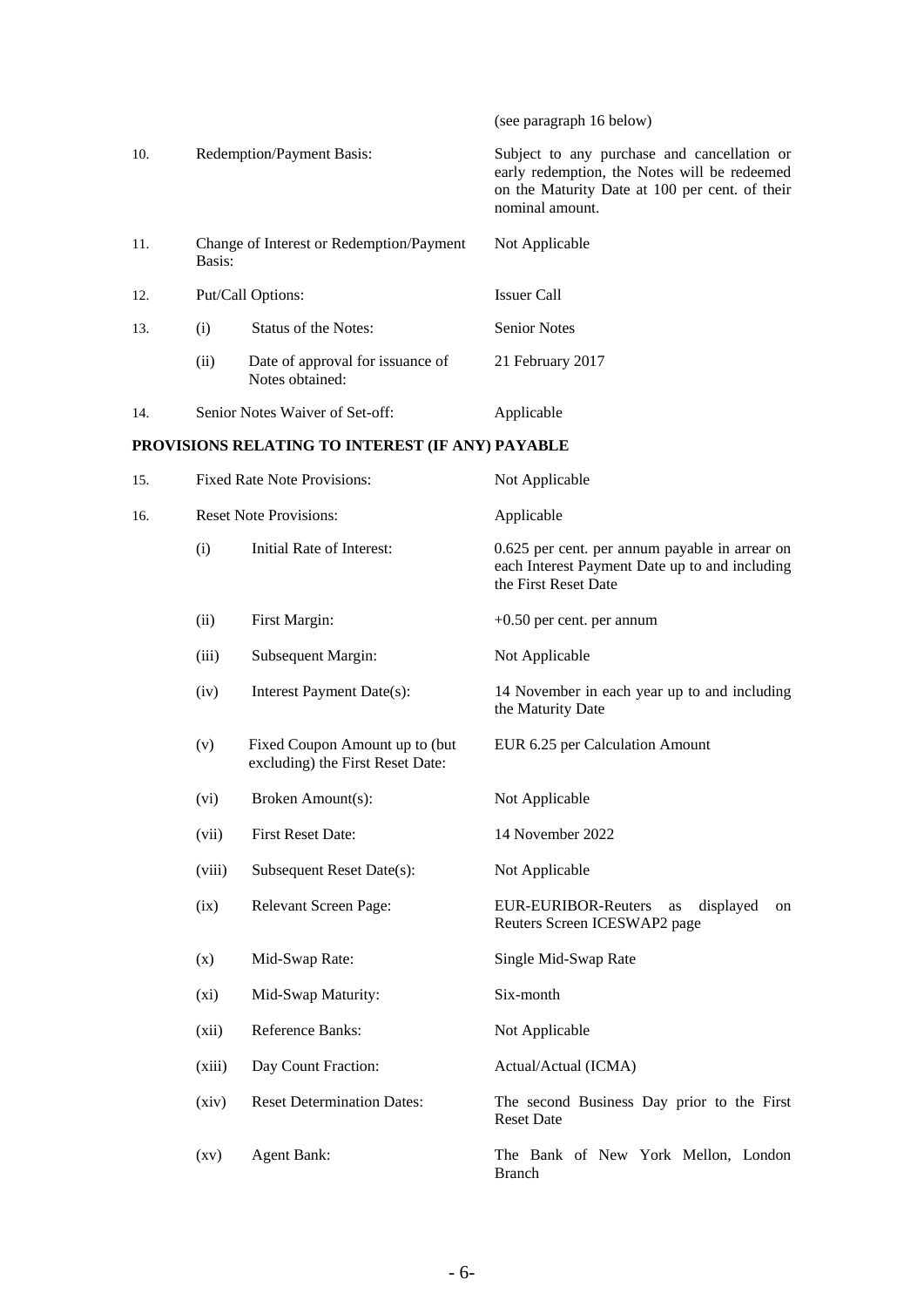|     | (xvi)                          | Mid-Swap Floating Leg Benchmark<br>Rate:         | EURIBOR (calculated on Actual/360<br>day<br>count basis)                                                                                                                                                                                                                                               |
|-----|--------------------------------|--------------------------------------------------|--------------------------------------------------------------------------------------------------------------------------------------------------------------------------------------------------------------------------------------------------------------------------------------------------------|
| 17. | Floating Rate Note Provisions: |                                                  | Not Applicable                                                                                                                                                                                                                                                                                         |
| 18. | Zero Coupon Note Provisions:   |                                                  | Not Applicable                                                                                                                                                                                                                                                                                         |
|     |                                | PROVISIONS RELATING TO REDEMPTION                |                                                                                                                                                                                                                                                                                                        |
| 19. | Call Option:                   |                                                  | Applicable                                                                                                                                                                                                                                                                                             |
|     | (i)                            | Optional Redemption Date(s) (Call):              | Any date from and including the Issue Date to<br>but excluding the Maturity Date                                                                                                                                                                                                                       |
|     | (ii)                           | <b>Optional Redemption Amount</b><br>(Call):     | In the case of the Optional Redemption Date(s)<br>falling in the period from and including the<br>Issue Date to but excluding the Maturity Date,<br>other than the Optional Redemption Date<br>falling on 14 November 2022 (the "Make<br>Whole Redemption Dates"): the Make Whole<br>Redemption Price. |
|     |                                |                                                  | In the case of the Optional Redemption Date<br>falling on 14 November 2022: 100 per cent.                                                                                                                                                                                                              |
|     | (iii)                          | Make Whole Redemption Price:                     | Whole<br>Non-Sterling<br>Make<br>Redemption<br>Amount                                                                                                                                                                                                                                                  |
|     |                                | Redemption Margin:<br>(a)                        | $0.20$ per cent.                                                                                                                                                                                                                                                                                       |
|     |                                | Reference Bond:<br>(b)                           | German Bond OBL 0 7 October 2022                                                                                                                                                                                                                                                                       |
|     |                                | <b>Quotation Time:</b><br>(c)                    | $11.00$ a.m. (London time)                                                                                                                                                                                                                                                                             |
|     |                                | Whole<br>(d)<br>Relevant<br>Make<br>Screen Page: | PXGE or any page as may replace such page                                                                                                                                                                                                                                                              |
|     |                                | Reference Date:<br>(e)                           | As per the Conditions                                                                                                                                                                                                                                                                                  |
|     | (iv)                           | Redeemable in part:                              | Applicable in respect of any redemption which<br>occurs on a Make Whole Redemption Date                                                                                                                                                                                                                |
|     |                                |                                                  | Otherwise, in relation to a redemption which<br>occurs on 14 November 2022 the Notes then<br>outstanding are redeemable in whole but not in<br>part.                                                                                                                                                   |
|     |                                | Minimum Redemption<br>(a)<br>Amount:             | Not Applicable                                                                                                                                                                                                                                                                                         |
|     |                                | <b>Maximum Redemption</b><br>(b)<br>Amount:      | Not Applicable                                                                                                                                                                                                                                                                                         |
|     | (v)                            | Notice period:                                   | Minimum period: 15 days                                                                                                                                                                                                                                                                                |
|     |                                |                                                  | Maximum period: 60 days                                                                                                                                                                                                                                                                                |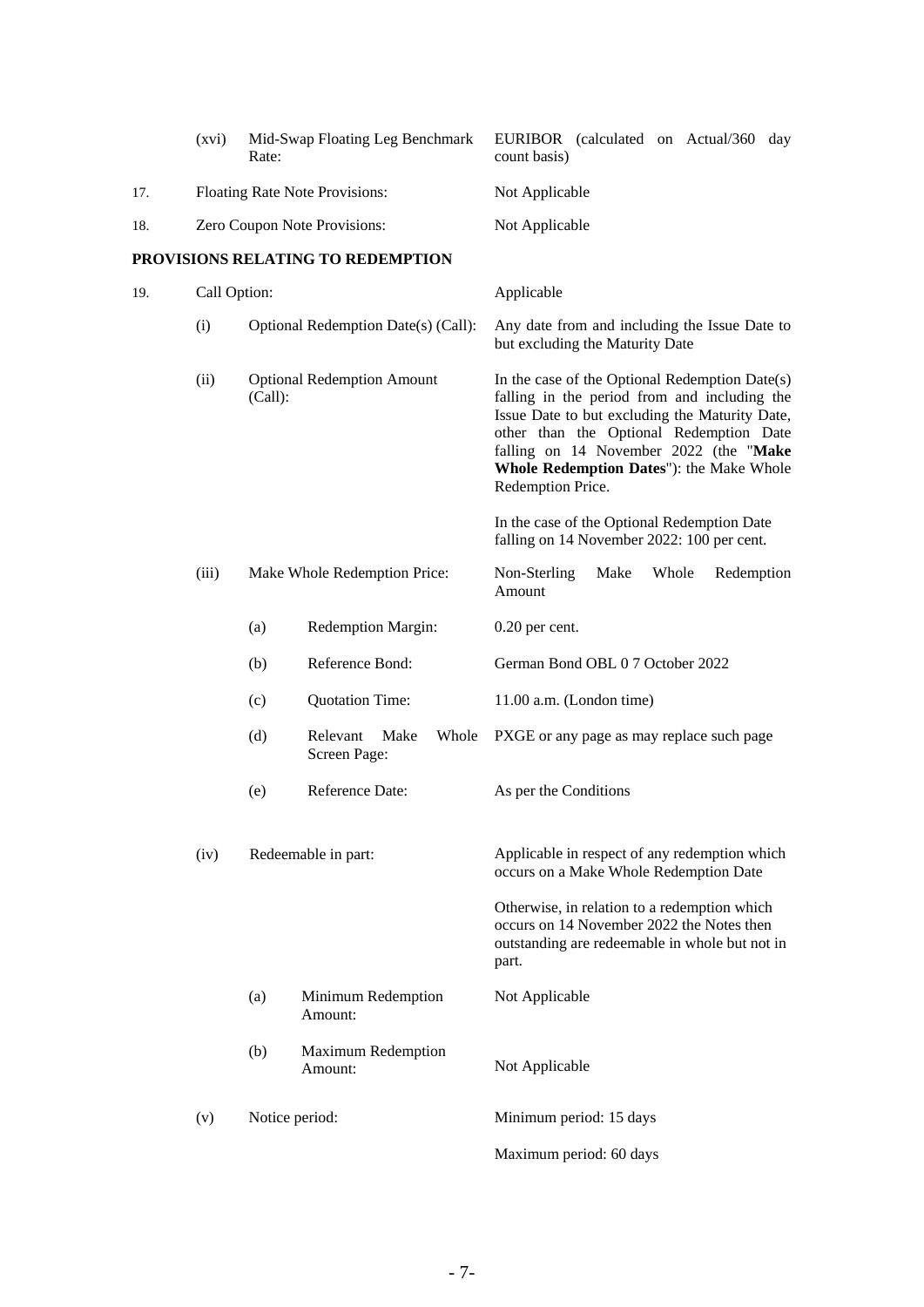|     | (vi)                                  | <b>Optional Redemption Amount</b><br>(Regulatory Event):                                 | Not Applicable                                                                                                                                                                                                                                                                                                                                                       |
|-----|---------------------------------------|------------------------------------------------------------------------------------------|----------------------------------------------------------------------------------------------------------------------------------------------------------------------------------------------------------------------------------------------------------------------------------------------------------------------------------------------------------------------|
|     | (vii)                                 | Early Redemption Amount (Tax):                                                           | EUR 1,000 per Calculation Amount                                                                                                                                                                                                                                                                                                                                     |
|     | (viii)                                | <b>Optional Redemption Amount (Loss</b><br><b>Absorption Disqualification Event):</b>    | EUR 1,000 per Calculation Amount                                                                                                                                                                                                                                                                                                                                     |
| 20. | Put Option:                           |                                                                                          | Not Applicable                                                                                                                                                                                                                                                                                                                                                       |
| 21. | Final Redemption Amount of each Note: |                                                                                          | Subject to any purchase and cancellation or<br>early redemption, the Notes will be redeemed<br>on the Maturity Date at EUR 1,000 per<br><b>Calculation Amount</b>                                                                                                                                                                                                    |
| 22. |                                       | <b>Early Termination Amount:</b>                                                         | Not Applicable                                                                                                                                                                                                                                                                                                                                                       |
|     |                                       | <b>GENERAL PROVISIONS APPLICABLE TO THE NOTES</b>                                        |                                                                                                                                                                                                                                                                                                                                                                      |
| 23. |                                       | Form of Notes:                                                                           | <b>Registered Notes:</b>                                                                                                                                                                                                                                                                                                                                             |
|     |                                       |                                                                                          | Unrestricted Global Certificate registered in the<br>name of a nominee for a common safekeeper<br>for Euroclear and Clearstream, Luxembourg<br>(that is, held under the New Safekeeping<br>Structure (NSS)) exchangeable for Unrestricted<br>Certificates<br>Individual<br>in<br>the<br>limited<br>circumstances described in the Unrestricted<br>Global Certificate |
| 24. |                                       | New Global Note:                                                                         | N <sub>o</sub>                                                                                                                                                                                                                                                                                                                                                       |
| 25. |                                       | Additional Financial Centre(s) or other<br>special provisions relating to payment dates: | Not Applicable                                                                                                                                                                                                                                                                                                                                                       |
| 26. |                                       | Talons for future Coupons to be attached to                                              | No                                                                                                                                                                                                                                                                                                                                                                   |

27. Spot Rate: Not Applicable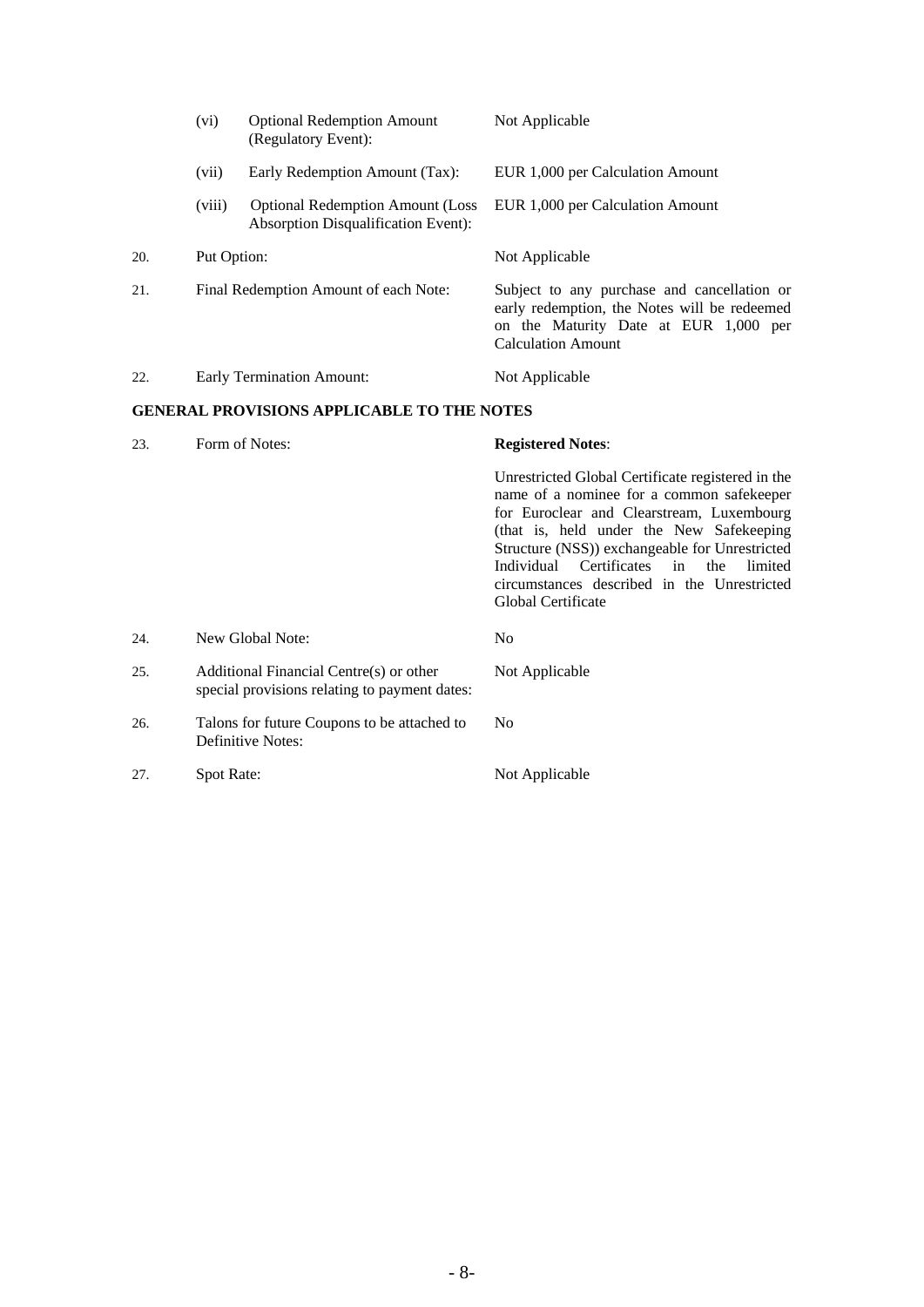SIGNED on behalf of BARCLAYS PLC: lw\_  $14\mu$ By:  $\ldots$  $\leq$   $\leq$   $\leq$   $\leq$   $\leq$   $\leq$   $\leq$   $\leq$   $\leq$   $\leq$   $\leq$   $\leq$   $\leq$   $\leq$   $\leq$   $\leq$   $\leq$   $\leq$   $\leq$   $\leq$   $\leq$   $\leq$   $\leq$   $\leq$   $\leq$   $\leq$   $\leq$   $\leq$   $\leq$   $\leq$   $\leq$   $\leq$   $\leq$   $\leq$   $\leq$   $\leq$   $\leq$ Duly authorised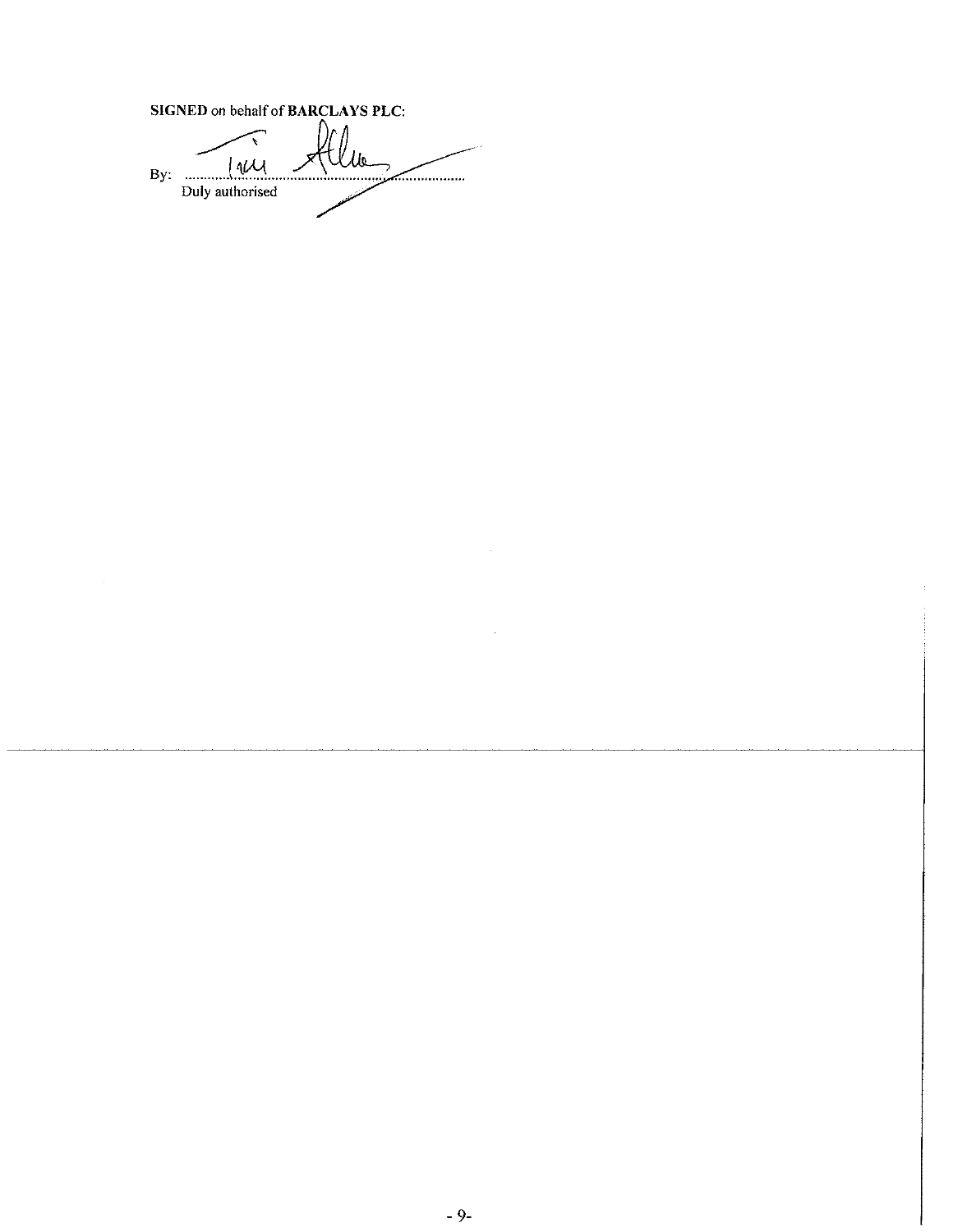#### **PART B – OTHER INFORMATION**

#### 1. **LISTING**

- (i) Listing and admission to trading: Application is expected to be made by the Issuer (or on its behalf) for the Notes to be admitted to trading on the Regulated Market of the London Stock Exchange with effect from on or about the Issue Date. £3,600
- (ii) Estimate of total expenses related to admission to trading:

#### 2. **RATINGS**

Ratings: The Notes to be issued are expected to be rated:

 Standard & Poor's Credit Market Services Europe Limited ("**Standard & Poor's**"): BBB (negative)

 Moody's Investors Service Ltd. ("**Moody's**"): Baa2 (negative)

Fitch Ratings Limited ("**Fitch**"): A (stable)

 Each of Moody's, Standard & Poor's and Fitch is established in the European Economic Area (the "**EEA**") and is registered under Regulation (EC) No. 1060/2009 (as amended) (the "**CRA Regulation**"). As such, each of Moody's, Standard & Poor's and Fitch is included in the list of credit rating agencies published by the European Securities and Markets Authority on its website in accordance with the CRA Regulation.

#### 3. **INTERESTS OF NATURAL AND LEGAL PERSONS INVOLVED IN THE ISSUE**

 Save as discussed in "*Subscription and Sale*", so far as the Issuer is aware, no person involved in the offer of the Notes has an interest that is material to the offer.

 The Joint Lead Managers and their affiliates have engaged, and may in the future engage, in investment banking and/or commercial banking transactions with, and may perform other services for, the Issuer and its affiliates in the ordinary course of business.

#### 4. **USE OF PROCEEDS**

 The net proceeds of the issue of the Notes will be used as funding for the Group. More particularly, an amount of funding which represents the sterling equivalent of the net proceeds of the issue of the Notes (as at the date of issuance) will be allocated to Barclays UK as funding for the financing and/or re-financing of Eligible Mortgage Assets.

A sterling equivalent amount of any net proceeds (as at the date of issuance) which, from time to time, are not allocated as funding for the purpose described above will be used in a liquidity pool within the Group pending allocation as funding towards the financing or re-financing of Eligible Mortgage Assets, as described above. The Issuer does not undertake to ensure that there is at all times a sufficient aggregate amount of Eligible Mortgage Assets to allow for allocation of funding representing the net proceeds of the issue of the Notes in full.

The Eligibility Criteria have been designed by the Issuer to meet the ICMA Green Bond Principles and the Climate Bond Standards as at the date of issuance of the Notes.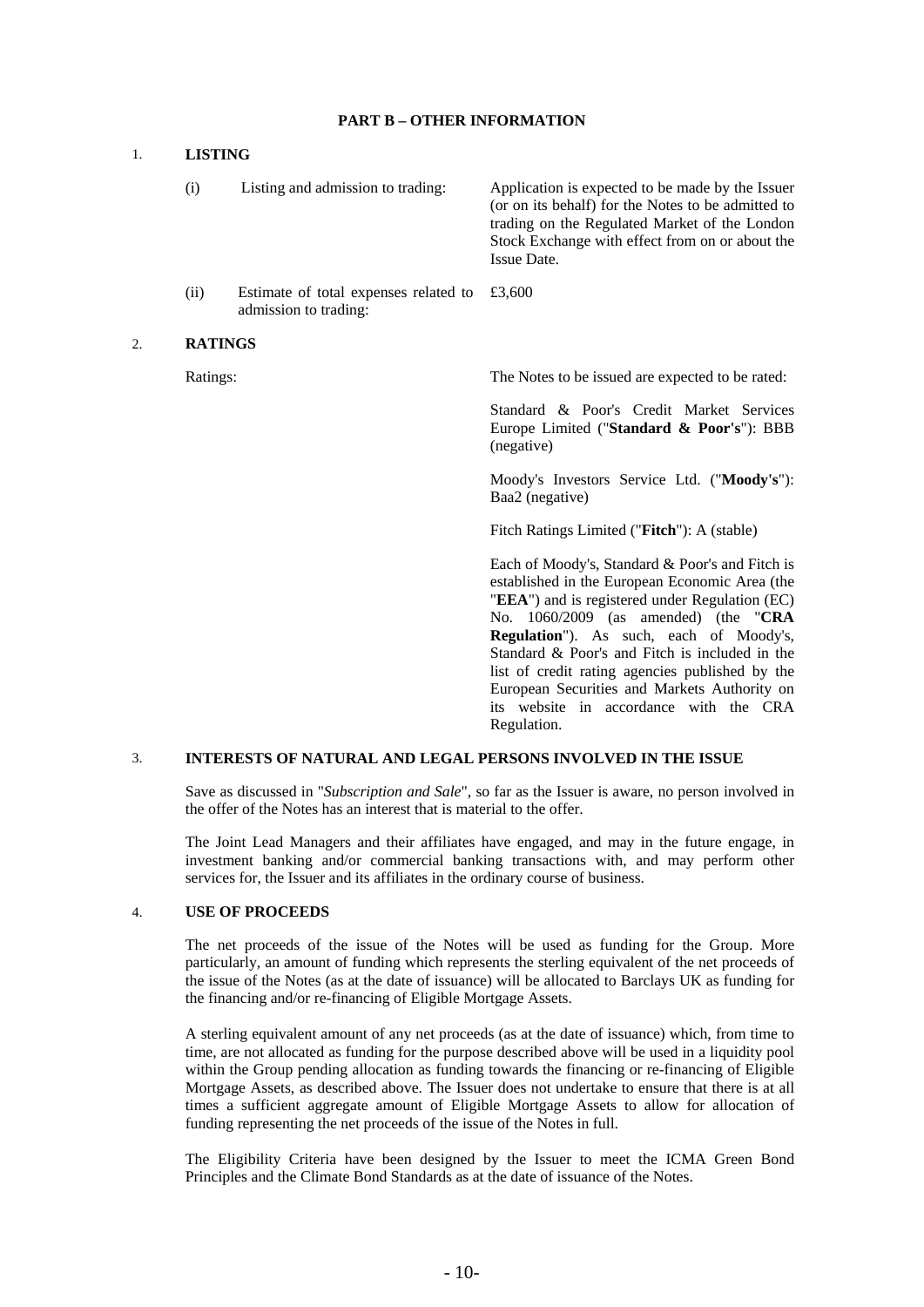The Carbon Trust has provided a second party opinion in which they have confirmed that the Issuer's Green Bond Framework meets the ICMA Green Bond Principles (applicable as at the date of issuance of the Notes).

The Carbon Trust (who are a qualified and approved Climate Bond Initiative ("**CBI**") verifier) have produced a report of factual findings dated 13 September 2017 in relation to conformance of the proposed issuance of Notes and the Issuer's Green Bond Framework with the pre-issuance requirements of the Climate Bonds Standard Version 2.1. On the basis of this report, a Pre-Issuance Certification has been obtained from the CBI.

Barclays PLC will publish an investor report annually for each issuance of notes in line with annual results. Each report will contain details as specified in the Issuer's Green Bond Framework.

It is intended that each investor report will be accompanied by an independent assurance report.

All opinions and assurance reports will be made available on the Barclays Investor Relations website.

#### "**Eligibility Criteria**" means:

Residential properties in England and Wales that have been originated within the last 3 years prior to the issuance date and are at or below the estimated "carbon intensity maximum" of 24.8 kgCO2/m2/year based on the following carbon intensity formula:

 $y = -0.8235x + 1688.24$ 

where:

 $x = 2020$ , being the mid-point of the bond maturity; and  $y =$  carbon intensity, kgCO2/m2/year.

This formula derives a "carbon intensity maximum". Properties at or below this maximum, are estimated to be in the top 15 per cent. of the lowest carbon intensive buildings in England and Wales in terms of estimated emissions performance in their local market on the date of these Final Terms. They are therefore deemed to meet the Eligibility Criteria, based on Energy Performance Certificate data.

#### "**Eligible Mortgage Assets**" means:

Mortgages on residential properties which meet the Eligibility Criteria and are not used by Barclays as collateral in any transaction.

## 5. **YIELD**

Indication of yield: 0.680 per cent. per annum

 The indicative yield is calculated at the Issue Date on the basis of the Issue Price. It is not an indication of future yield.

#### 6. **OPERATIONAL INFORMATION**

| (1)   | <b>CUSIP</b> Number | Not Applicable |
|-------|---------------------|----------------|
| (i)   | ISIN:               | XS1716820029   |
| (iii) | Common Code:        | 171682002      |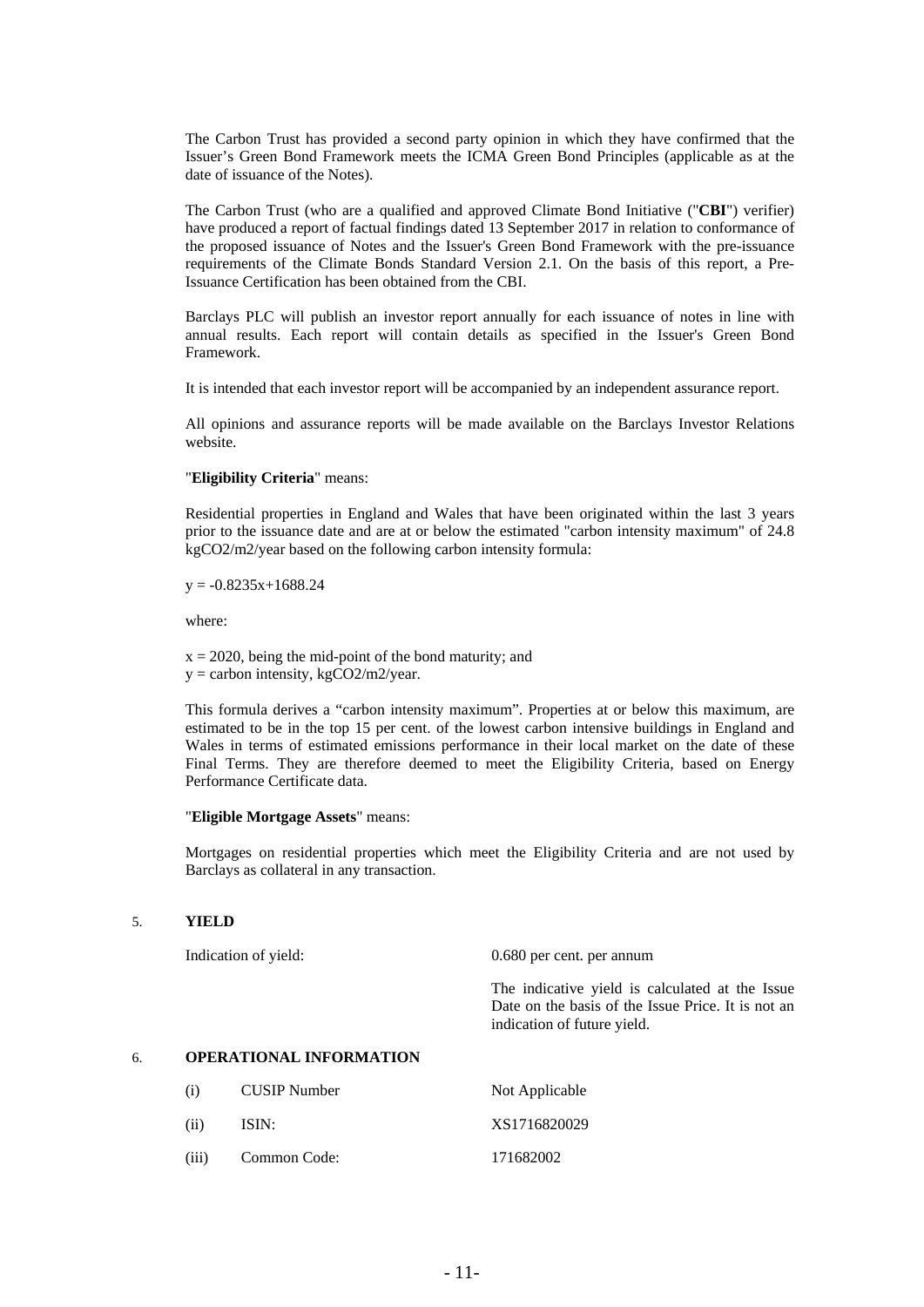| (iv)   | <b>CINS</b> Code:                                                                                                                               | Not Applicable                                                                                                                                                                                                                                                                                                                                                                                                                                                                                                                                                                                                                      |
|--------|-------------------------------------------------------------------------------------------------------------------------------------------------|-------------------------------------------------------------------------------------------------------------------------------------------------------------------------------------------------------------------------------------------------------------------------------------------------------------------------------------------------------------------------------------------------------------------------------------------------------------------------------------------------------------------------------------------------------------------------------------------------------------------------------------|
| (v)    | <b>CMU</b> Instrument Number:                                                                                                                   | Not Applicable                                                                                                                                                                                                                                                                                                                                                                                                                                                                                                                                                                                                                      |
| (vi)   | Any clearing system(s) other than<br>Euroclear, Clearstream Luxembourg,<br>DTC or the CMU Service and the<br>relevant identification number(s): | Not Applicable                                                                                                                                                                                                                                                                                                                                                                                                                                                                                                                                                                                                                      |
| (vii)  | Delivery:                                                                                                                                       | Delivery against payment                                                                                                                                                                                                                                                                                                                                                                                                                                                                                                                                                                                                            |
| (viii) | Names and addresses of additional<br>Paying Agent(s) (if any):                                                                                  | Not Applicable                                                                                                                                                                                                                                                                                                                                                                                                                                                                                                                                                                                                                      |
| (ix)   | Intended to be held in a manner<br>which would<br>allow Eurosystem<br>eligibility:                                                              | Yes. Note that the designation "yes" simply<br>means that the Notes are intended upon issue to<br>be deposited with one of the ICSDs as common<br>safekeeper, and registered in the name of a<br>nominee of one of the ICSDs acting as common<br>safekeeper, and does not necessarily mean that<br>the Notes will be recognised as eligible<br>collateral for Eurosystem monetary policy and<br>intra day credit operations by the Eurosystem<br>either upon issue or at any or all times during<br>their life. Such recognition will depend upon the<br>ECB being satisfied that Eurosystem eligibility<br>criteria have been met. |

# 7. **DISTRIBUTION**

| (i)   | U.S. Selling Restrictions:                                       | Reg. S Compliance Category 2/ TEFRA not<br>applicable                                                                              |
|-------|------------------------------------------------------------------|------------------------------------------------------------------------------------------------------------------------------------|
| (ii)  | Prohibition of Sales to EEA Retail<br>Investors:                 | Applicable                                                                                                                         |
| (iii) | Method of distribution:                                          | Syndicated                                                                                                                         |
| (iv)  | If syndicated                                                    |                                                                                                                                    |
|       | of<br>(a)<br>Joint<br>Lead<br><b>Names</b><br>Managers:          | ABN AMRO Bank N.V<br>Barclays Bank PLC<br>Crédit Agricole Corporate and Investment Bank<br>Skandinaviska Enskilda Banken AB (Publ) |
|       | (b)<br>Stabilisation Manager(s) (if Not Applicable<br>any $)$ :  |                                                                                                                                    |
| (v)   | If non-syndicated, name and address Not Applicable<br>of Dealer: |                                                                                                                                    |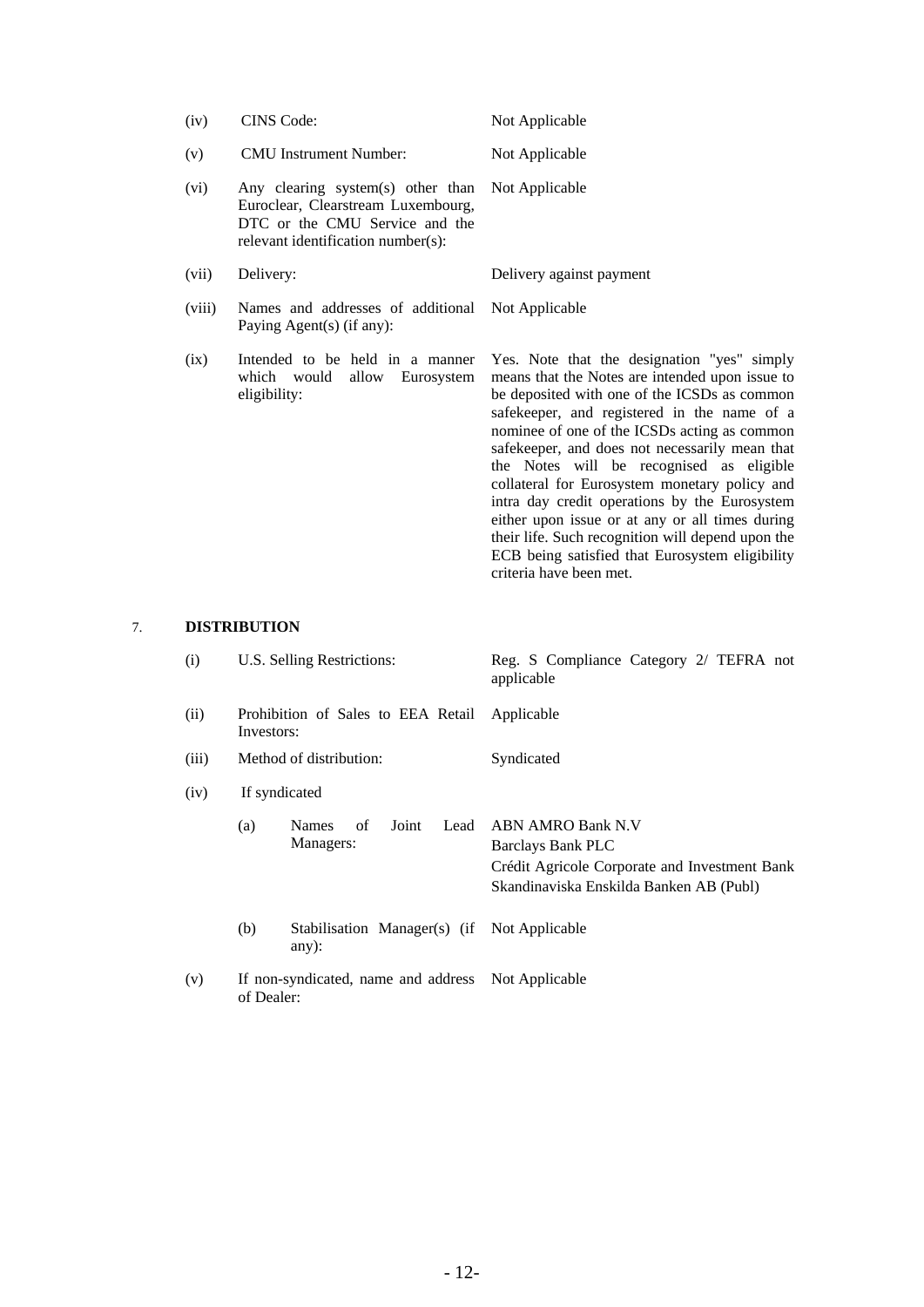### **GENERAL INFORMATION**

#### **Authorisation**

1. The establishment of the Programme was authorised by resolutions of a duly constituted Committee of the Board of Directors of the Bank on 21 September 1995. The renewal of the Programme on 28 February 2017 and the issue of the Notes was duly authorised by the Group Finance Director for each of the Issuer and the Bank on 21 February 2017.

#### **Listing and Trading**

2. The price of the Notes on the price list of the London Stock Exchange will be expressed as a percentage of their principal amount (exclusive of accrued interest, if any). The Notes are intended to be admitted to trading on the Market and will be so admitted to trading upon submission to the London Stock Exchange of this Prospectus and any other information required by the London Stock Exchange, subject to the issue of the Unrestricted Global Certificate representing the Notes. If the Unrestricted Global Certificate is not issued, the issue of the Notes may be cancelled. Prior to admission to trading, dealings in the Notes will be permitted by the London Stock Exchange in accordance with its rules. Transactions will normally be effected for delivery on the third working day after the day of the transaction.

#### **Legal Proceedings**

- 3. For a description of the governmental, legal or arbitration proceedings that the Issuer, the Bank and the Group face, see (i) Note 13 (Provisions) and Note 19 (Legal, competition and regulatory matters) to the consolidated financial statements of the Issuer on page 70 and pages 74 to 85, respectively, of the Interim Results Announcement; and (ii) the section entitled "Group Finance Director's Review – Other Matters" on page 4 of the Q3 2017 Results Announcement.
- 4. Save as disclosed in paragraph 3 above, there are no governmental, legal or arbitration proceedings (including any such proceedings which are pending or threatened of which the Issuer is aware), which may have or have had during the 12 months preceding the date of this Prospectus, a significant effect on the financial position or profitability of the Issuer and/or the Group.

#### **Significant/Material Change**

5. There has been no material adverse change in the prospects of the Issuer or the Group since 31 December 2016, nor any significant change in the financial or trading position of the Issuer or the Group since 30 September 2017.

## **Auditors**

- 6. The annual consolidated accounts of the Issuer for the two years ended 31 December 2016 and 31 December 2015 have been audited without qualification by PricewaterhouseCoopers LLP, chartered accountants and registered auditors (a member of the Institute of Chartered Accountants in England and Wales), of 1 Embankment Place, London WC2N 6RH, United Kingdom.
- 7. In July 2015 following a formal audit tender, the Group announced that it had appointed KPMG LLP ("**KPMG**"), of 15 Canada Square, London E14 5GL, United Kingdom, as external auditor with effect from the 2017 financial year. The shareholders of the Issuer appointed KPMG as auditor, at the 2017 Annual General Meeting of the Issuer held on 10 May 2017.

### **Documents on Display**

8. Copies of the following documents may be inspected during normal business hours at Barclays Treasury, 1 Churchill Place, London E14 5HP United Kingdom and at the specified office of the Principal Paying Agent, at One Canada Square, London, E14 5AL, United Kingdom for 12 months from the date of this Prospectus. In the case of (b), (e), (f) to (k), these documents shall also be available in electronic form at www.barclays.com/InvestorRelations or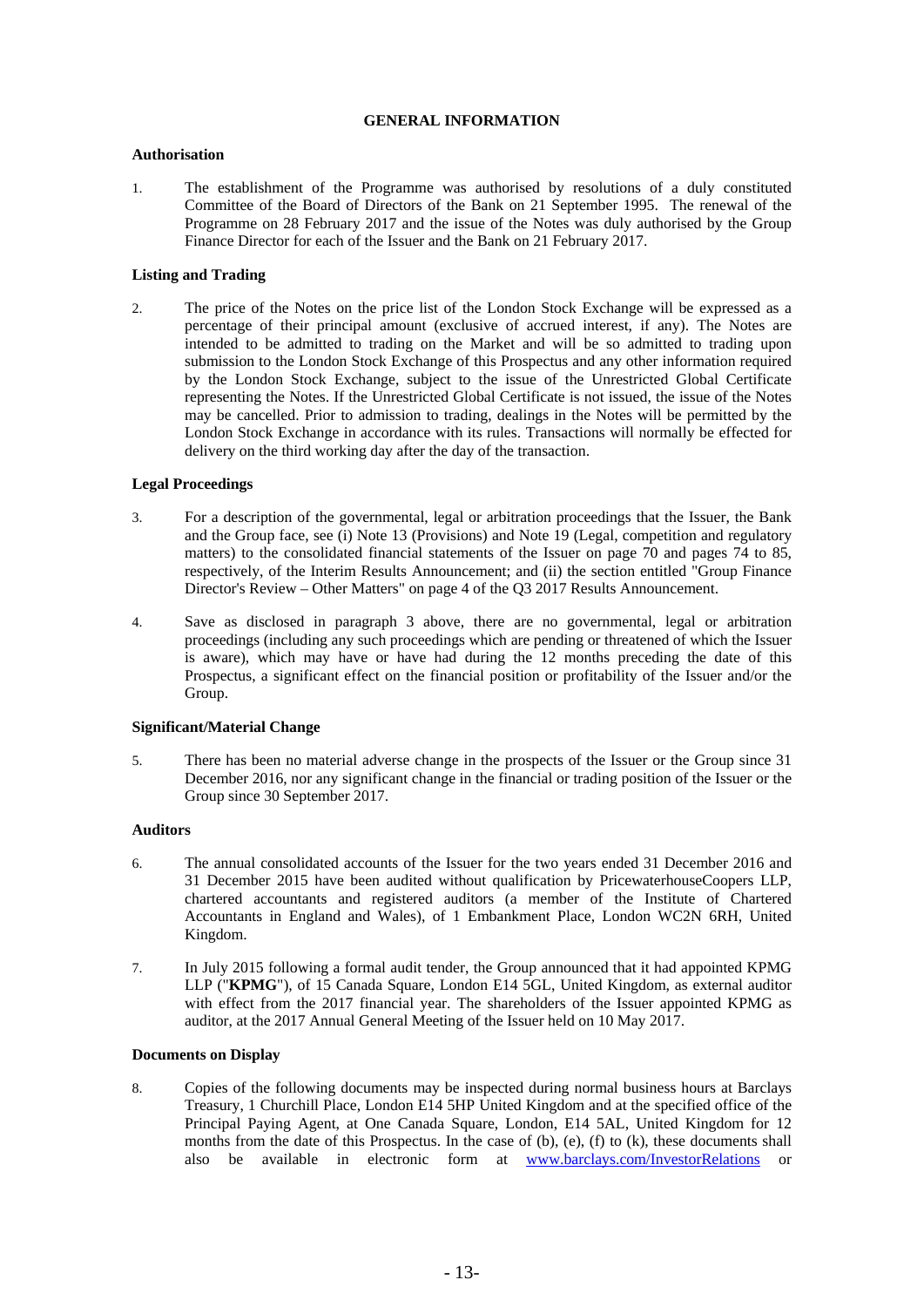http://www.sec.gov/cgi-bin/browseedgar?company=barclays+plc&owner=exclude&action=getcompany:

- (a) the Articles of Association of the Issuer;
- (b) the Joint Annual Report;
- (c) the Trust Deed (which contains the forms of Notes in global and definitive form);
- (d) the Agency Agreement;
- (e) the Base Prospectus;
- (f) the Interim Results Announcement;
- (g) Q3 2017 Results Announcement;
- (h) Structural Reform Announcement;
- (i) Supplement Number 1;
- (j) Supplement Number 2;
- (k) Supplement Number 3; and
- (l) any other supplementary prospectus published since the Base Prospectus was published and any documents incorporated therein by reference.

#### **Clearing of the Notes**

9. The Notes may be accepted for clearance through the Clearstream, Luxembourg and Euroclear systems (which are entities in charge of keeping the records). The Common Code and International Securities Identification Number for the Notes are 171682002 and XS1716820029 respectively.

The address of Euroclear is 1 Boulevard du Roi Albert II, B-1210 Brussels, Belgium and the address of Clearstream, Luxembourg is 42, Avenue J.F. Kennedy, L-1855 Luxembourg.

The price and the amount of Notes will be determined by the Issuer and the Joint Lead Managers at the time of issue in accordance with prevailing market conditions. The Issuer does not intend to provide any post-issuance information in relation to the Notes.